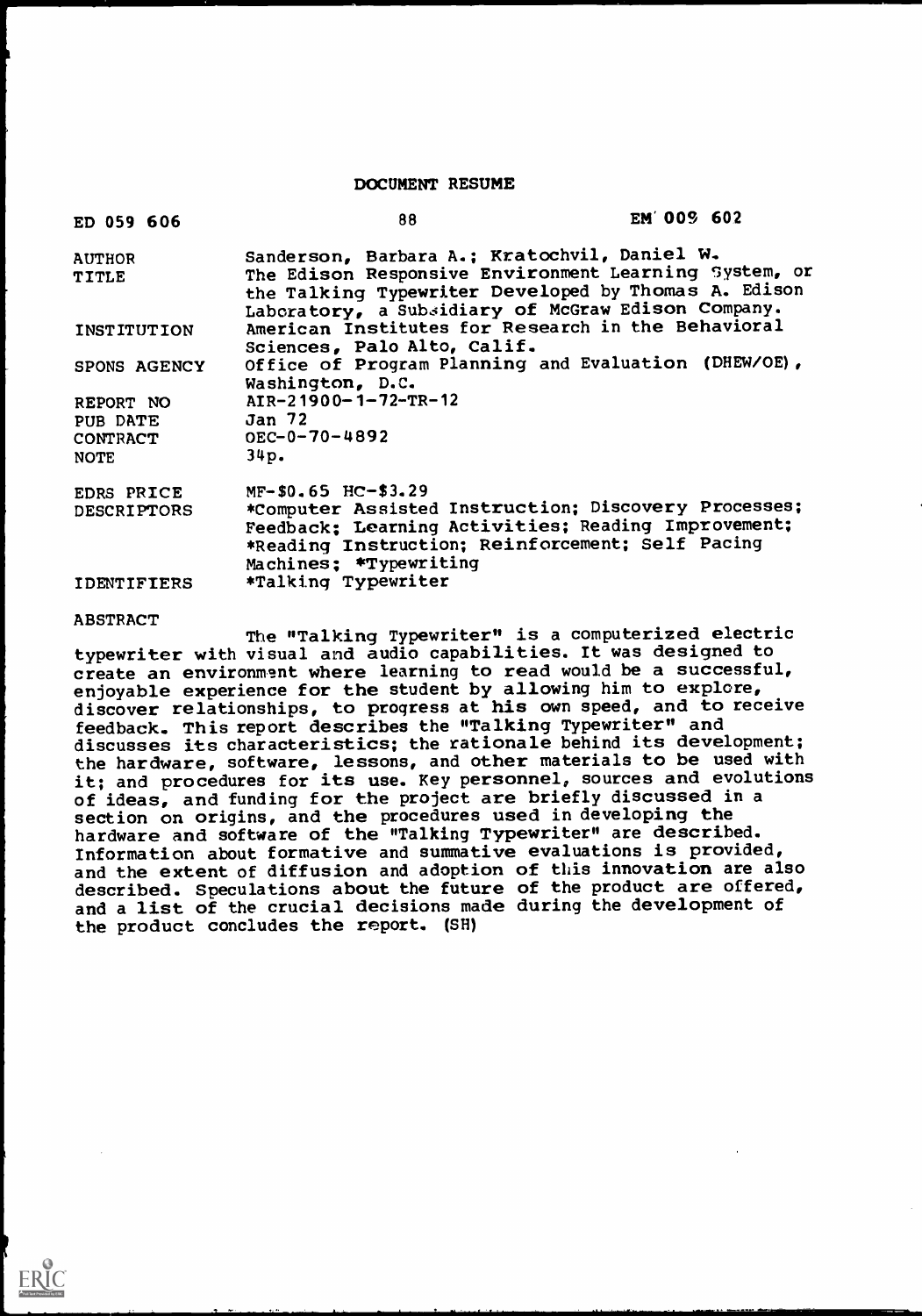$\tilde{\epsilon}^{\,M}$  $E_{\sigma}^{m}$ <br> $E_{\sigma}^{m}$ 

 $11$ 

# PRODUCT DEVELOPMENT REPORT NO. 12

 $\mathbf{r} = \mathbf{r} \cdot \mathbf{r}$ 

# THE EDISON RESPONSIVE ENVIRONMENT LEARNING SYSTEM, OR THE TALKING TYPEWRITER

# DEVELOPED BY THOMAS A. EDISON LABORATORY, A SUBSIDIARY OF McGRAW EDISON COMPANY

January, 1972

Contract No. OEC-0-70.4892

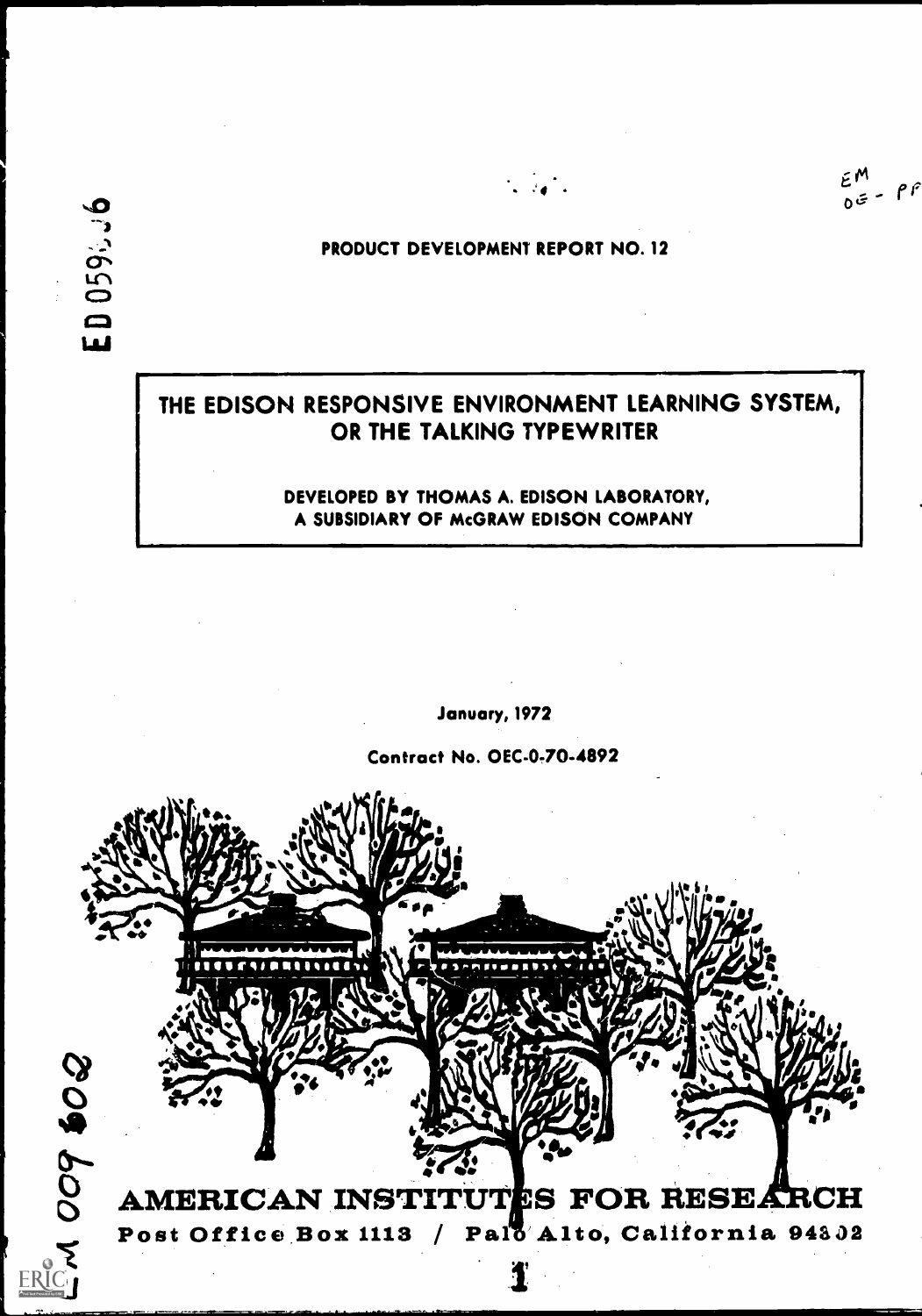AIR-21900-1/72-TR(12)

#### PRODUCT DEVELOPMENT REPORT NO. 12

Contract No. OEC-0-70-4892

THE EDISON RESPONSIVE ENVIRONMENT LEARNING SYSTEM. OR THE TALKING TYPEWRITER

DEVELOPED BY THOMAS A. EDISON LABORATORY A SUBSIDIARY OF McGRAW EDISON COMPANY

> Barbara A. Sanderson Daniel W. Kratochvil

.!.S. DEPARTMENT OF HEALTH, EDUCATION & WELFARE<br>OFFICE OF EDUCATION<br>THIS DOCUMENT HAS BEEN REPRO. OUCED EXACTLY AS RECEIVED FROM<br>THE PERSON OR ORGANIZATION ORIG.<br>INATING IT POINTS OF VIEW OR OPIN.<br>IONS STATED DO NOT NECESSARILY REPRESENT OFFICIAL OFFICE OF EOU:<br>CATION POSITION OR POLICY.

American Iustitutes for Research in the Behavioral Sciences

Palo Alto, California

January, 1972

The research reported herein was performed pursuant to a contract with the Office of Education, U.S. Department of Health, Education, and Welfare. Contractors undertaking such projects under Government sponsorship are encouraged to express freely their professional judgment in the conduct of the project. Points of view or opinions stated do not, therefore, necessarily represent official Office of Education position or policy.

> U.S. DEPARTMENT OF HEALTH, EDUCATION, AND WELFARE

Office of Education Office of Program Planning and Evaluation



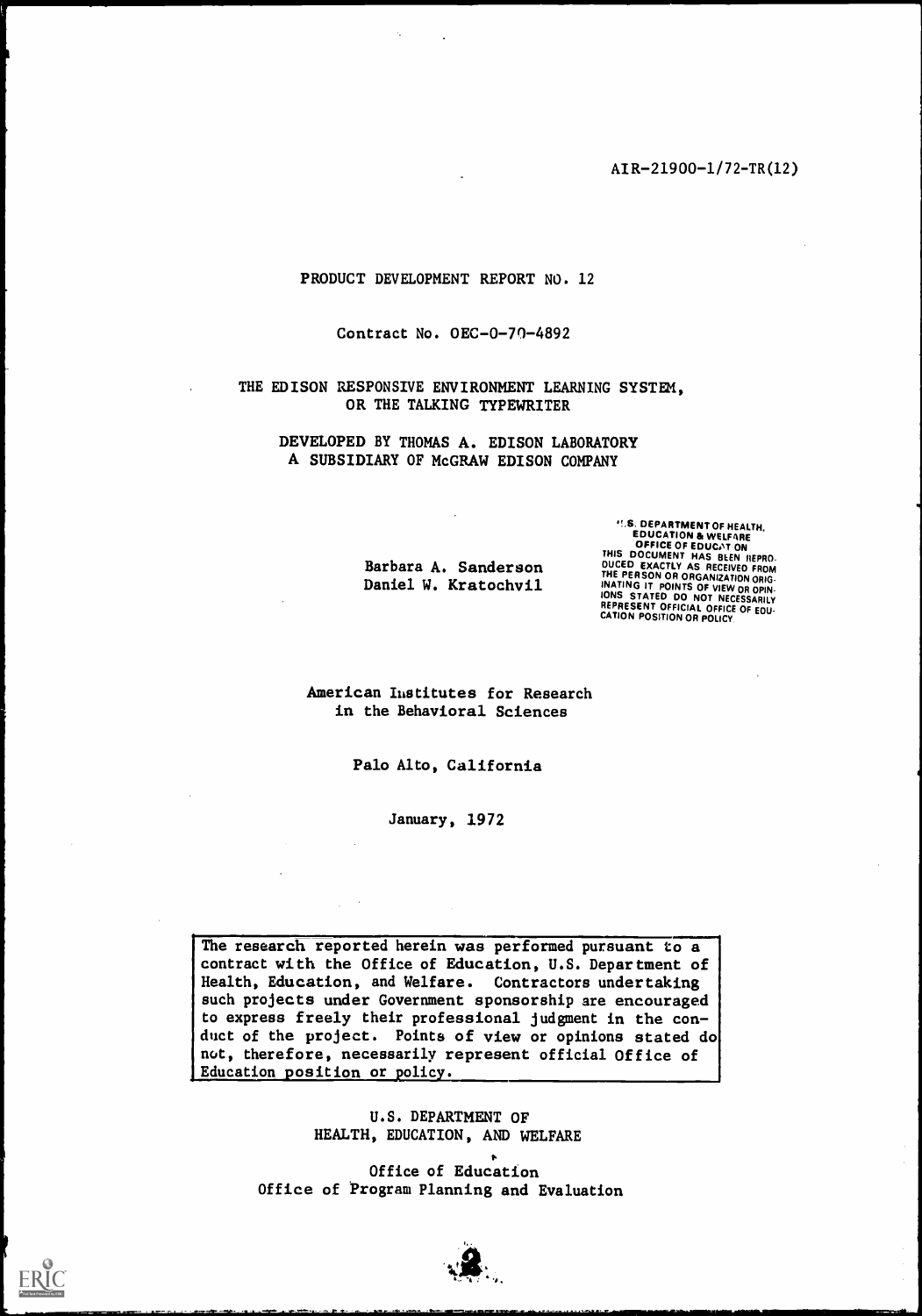#### This product development report is one of 21 such reports, each dealing with the developmental history of a recent educational product. A list of the 21 products, and the agencies responsible for their development, is contained in Appendix A to this report. The study, of which this report is a component, was supported by U.S. Office of Education Contract No. OEC-0-70-4892, entitled "The Evaluation of the Impact of Educational Research and Development Products." The overall project was designed to examine the process of development of "successful educational products."

This report represents a relatively unique attempt to document what occurred in the development of a recent educational product that appears to have potential impact. The report is based upon published materials, documents in the files of the developing agency, and interviews with staff who were involved in the development of the product. A draft of each study was reviewed by the developer's staff. Generally, their suggestions for revisions were incorporated into the text; however, complete responsibility for interpretations concerning any facet of development, evaluation, and diffusion rests with the authors of this report.

Although awareness of the full impact of the study requires reading both the individual product development reports and the separate final report, each study may be read individually. For a quick overview of essential events in the product history, the reader is referred to those sections of the report containing the flow chart and the critical decision record.

The final report contains: a complete discussion of the procedures and the selection criteria used to identify exemplary educational products; generalizations drawn from the 21 product development case studies; a comparison of these generalizations with hypotheses currently existiag in the literature regarding the processes of innovation and change; and the identification of some proposed data sources through which the U.S. Office of Education could monitor the impact of developing products. The final report also includes a detailed outline of the search procedures and the information sought for each case report.

Permanent project staff consisted of Calvin E. Wright, Principal Investigator; Jack J. Crawford, Project Director; Daniel W. Kratochvil, Research Scientist; and Carolyn A. Morrow, Administrative Assistant. In addition, other staff who assisted in the preparation of individual product reports are identified on the appropriate title pages. The Project Monitor was Dr. Alice Y. Scates of the USOE Office of Program Planning and Evaluation.

Sincere gratitude is extended to those overburdened staff members of the 21 product development studies who courteously and freely gave their time so that we might present a detailed and relatively accurate picture of the events in the development of some exemplary educational research ani development products. If we have chronicled a just and moderately complete account of the birth of these products and the hard work that spawned them, credit lies with those staff members of each product development team who ransacked memory and files to recreate history.

#### PREFACE

ii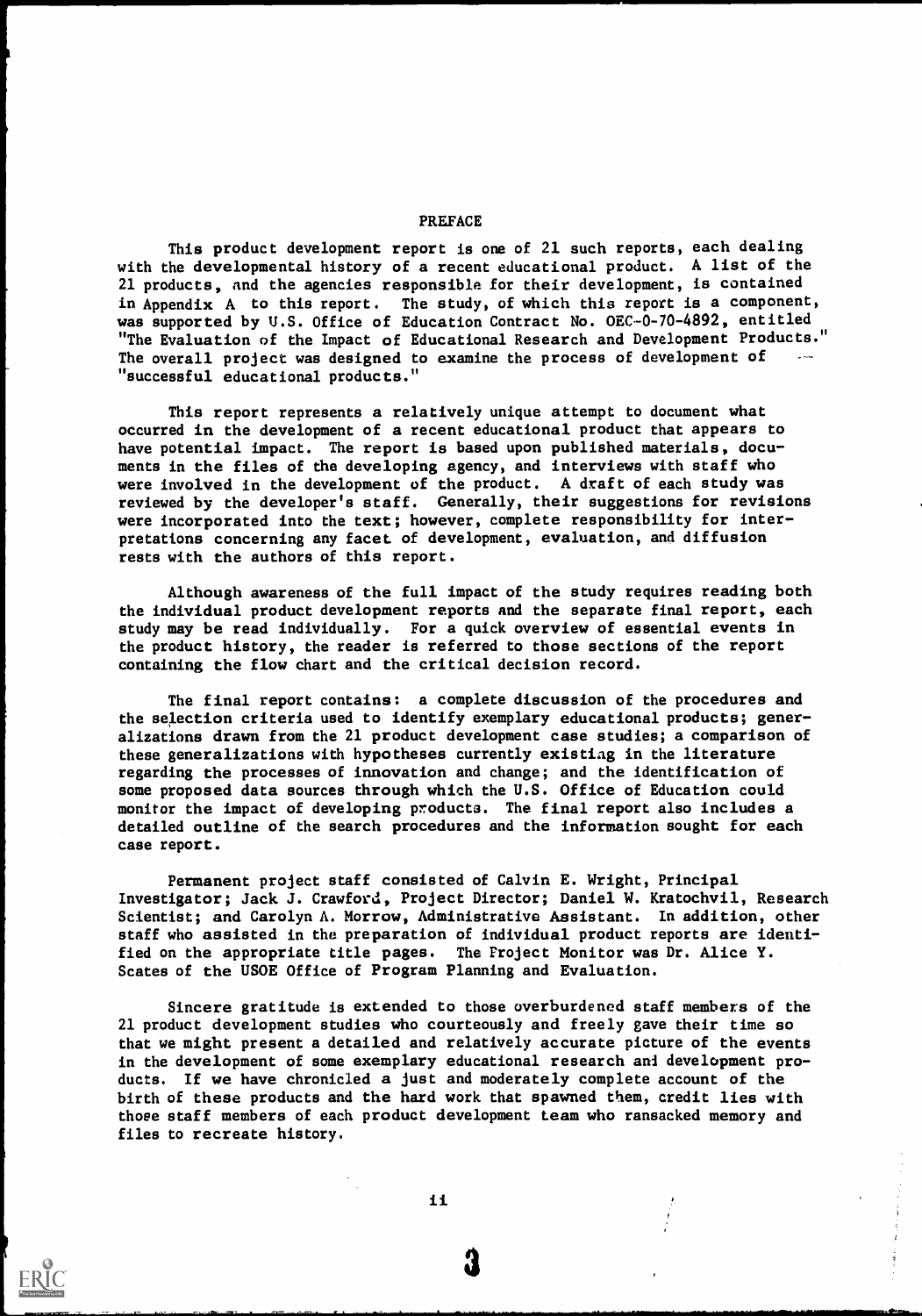# TABLE OF CONTENTS

| $\mathbf{q}_1$ , $\mathbf{q}_2$ , $\mathbf{q}_3$<br>PRODUCT DESCRIPTION |     |  |  |  |  |
|-------------------------------------------------------------------------|-----|--|--|--|--|
|                                                                         |     |  |  |  |  |
|                                                                         |     |  |  |  |  |
|                                                                         |     |  |  |  |  |
| Procedures for Using Product                                            | 6   |  |  |  |  |
|                                                                         |     |  |  |  |  |
| ORIGINS                                                                 |     |  |  |  |  |
|                                                                         |     |  |  |  |  |
|                                                                         |     |  |  |  |  |
|                                                                         |     |  |  |  |  |
| PRODUCT DEVELOPMENT                                                     |     |  |  |  |  |
|                                                                         |     |  |  |  |  |
| Original Development Plan and Modifications $\cdots$ 13                 |     |  |  |  |  |
| Actual Procedures for Development of Product $\cdots$ ,   14            |     |  |  |  |  |
| SUMMATIVE EVALUATION                                                    |     |  |  |  |  |
|                                                                         |     |  |  |  |  |
| <b>DIFFUSION</b>                                                        |     |  |  |  |  |
|                                                                         |     |  |  |  |  |
|                                                                         |     |  |  |  |  |
|                                                                         | 20. |  |  |  |  |
| Product Characteristics and Other Factors Affecting Diffusion 21        |     |  |  |  |  |
| <b>ADOPTION</b>                                                         |     |  |  |  |  |
|                                                                         |     |  |  |  |  |
|                                                                         |     |  |  |  |  |
|                                                                         |     |  |  |  |  |
|                                                                         |     |  |  |  |  |
|                                                                         |     |  |  |  |  |
|                                                                         |     |  |  |  |  |
|                                                                         |     |  |  |  |  |

4

 $\overline{\mathfrak{f}}$ j

 $\ddot{\phantom{1}}$ 

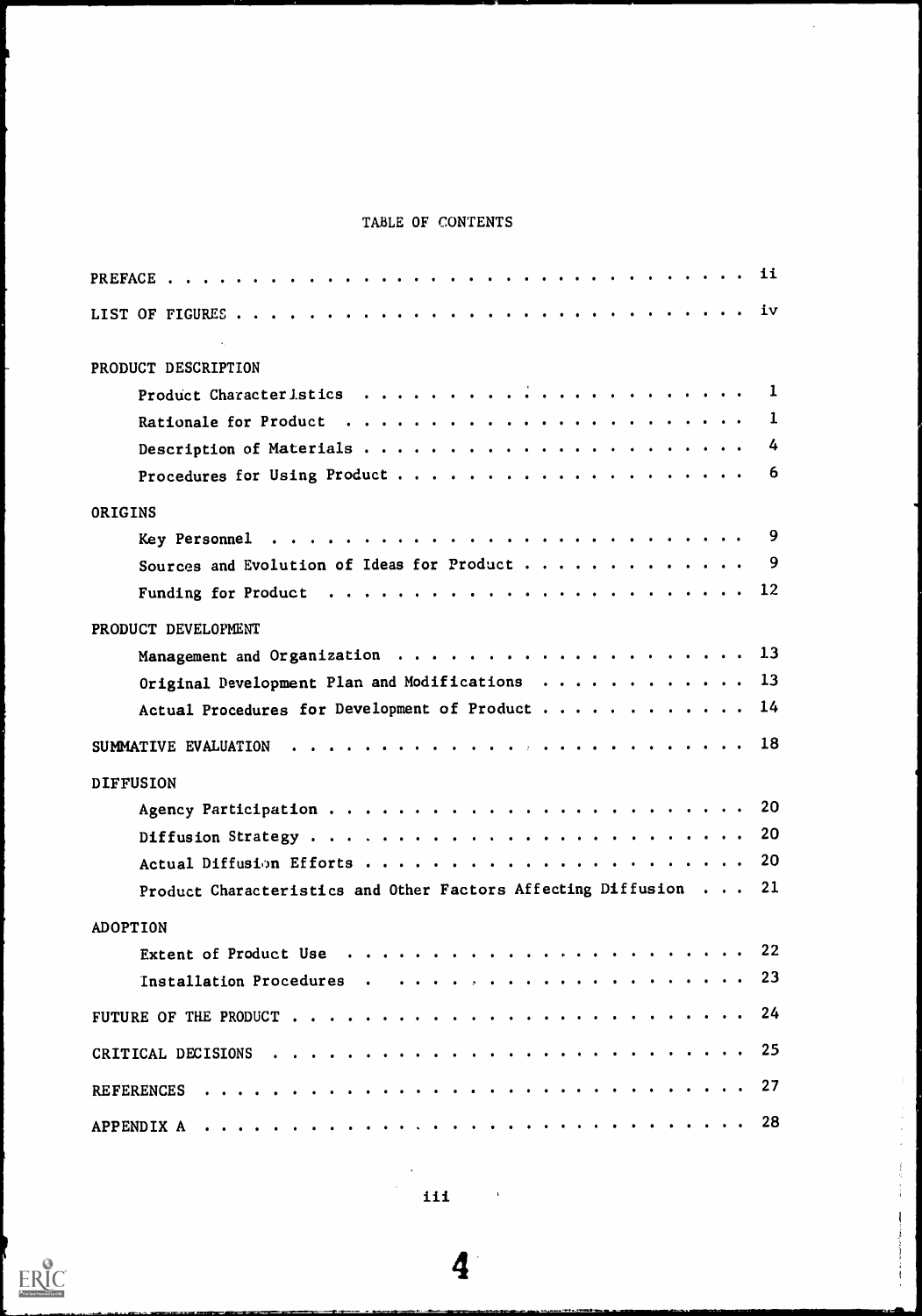# LIST OF FIGURES

 $\sum_{i=1}^n \frac{1}{\left\| \sum_{i=1}^n \frac{1}{\left\| \sum_{i=1}^n \frac{1}{\left\| \sum_{i=1}^n \frac{1}{\left\| \sum_{i=1}^n \frac{1}{\left\| \sum_{i=1}^n \frac{1}{\left\| \sum_{i=1}^n \frac{1}{\left\| \sum_{i=1}^n \frac{1}{\left\| \sum_{i=1}^n \frac{1}{\left\| \sum_{i=1}^n \frac{1}{\left\| \sum_{i=1}^n \frac{1}{\left\| \sum_{i=1}^n \frac{1}{\left\| \sum_{i$ 

 $\begin{array}{c}\n\mathbf{1}\mathbf{v} \\
\mathbf{v}\n\end{array}$ 

 $\ddot{\phantom{0}}$ 

 $\overline{5}$ 

 $\hat{\boldsymbol{\cdot}$  $\frac{1}{2}$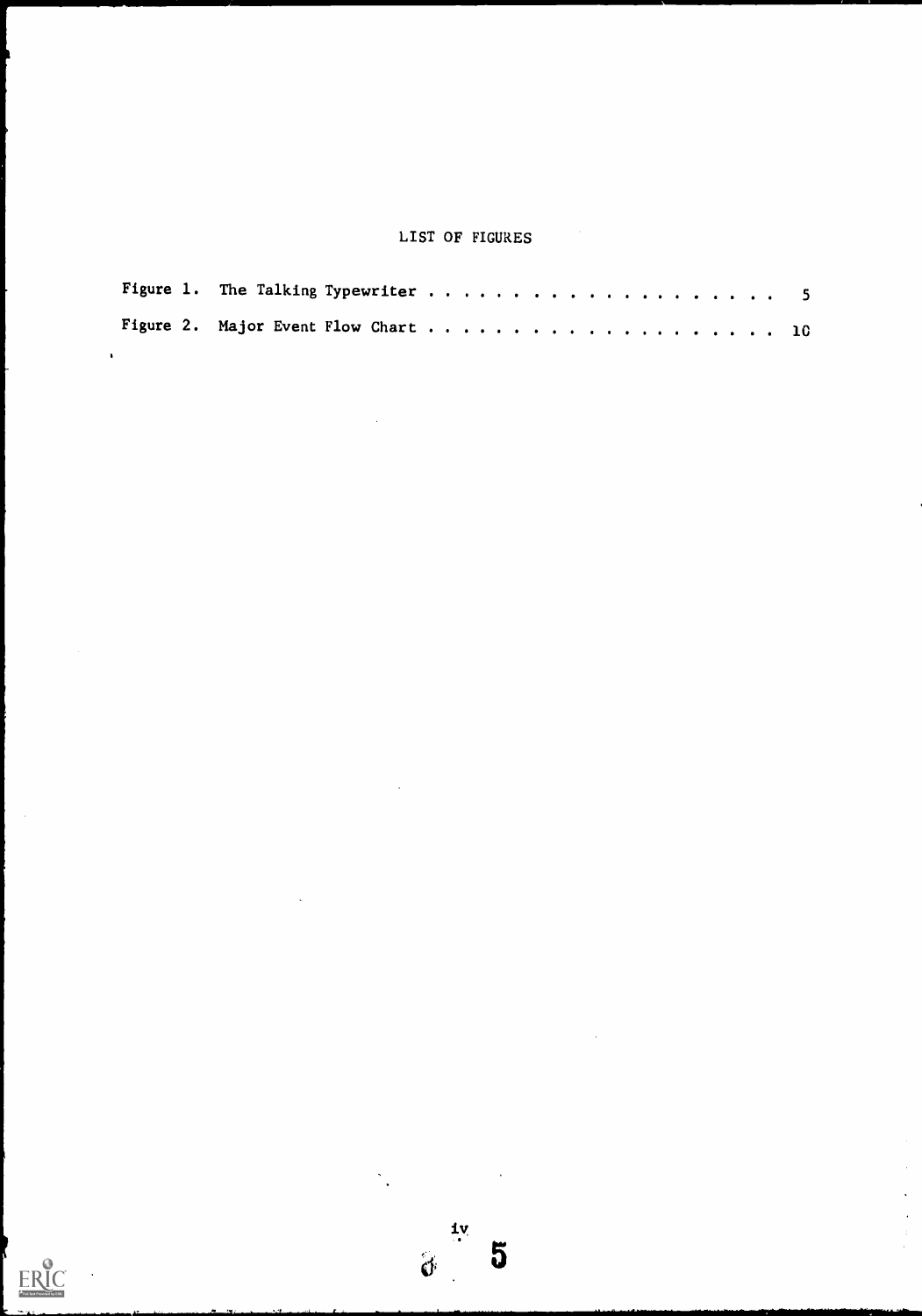#### PRODUCT DESCRIPTION

#### Product Characteristics

#### Name

The Edison Responsive Environment Learning System, or the Talking Typewriter. The name Talking Typewriter will be generally used in this report.

#### Developer

The Talking Typewriter was conceived by Omar Khayyam Moore and designed by Richard Kobler at the Thomas A. Edison Laboratory, a subsidiary of McGraw Edison Company.

#### Distributor

The Responsive Environments Corporation (REC) dlctributes the Talking Typewriter.

#### Focus

The Talking Typewriter is a computerized electric typewriter with visual and audio capabilities. One of the several reading programs available from REC for use with the Talking Typewriter is based on the Behavioral Research Laboratories (BRL) Sullivan Reading Program and provides instruction in basic reading skills.

#### Grade Level

The Talking Typewriter can be used with students of all ages. However, most software used with the typewriter is written for kindergarten through grade three reading levels.

#### Target Population

The Talking Typewriter is appropriate for any student who lacks basic reading skills, including preschool children, beginning readers, disadvantaged children, students who require remedial reading instruction, retarded and handicapped children, and illiterate or non-English-speaking adults.

#### Rationale for Product

#### Long Range Goals of Product

The purpose for using the Talking Typewriter is to create an environment where learning will be a successful, enjoyable experience for the student.

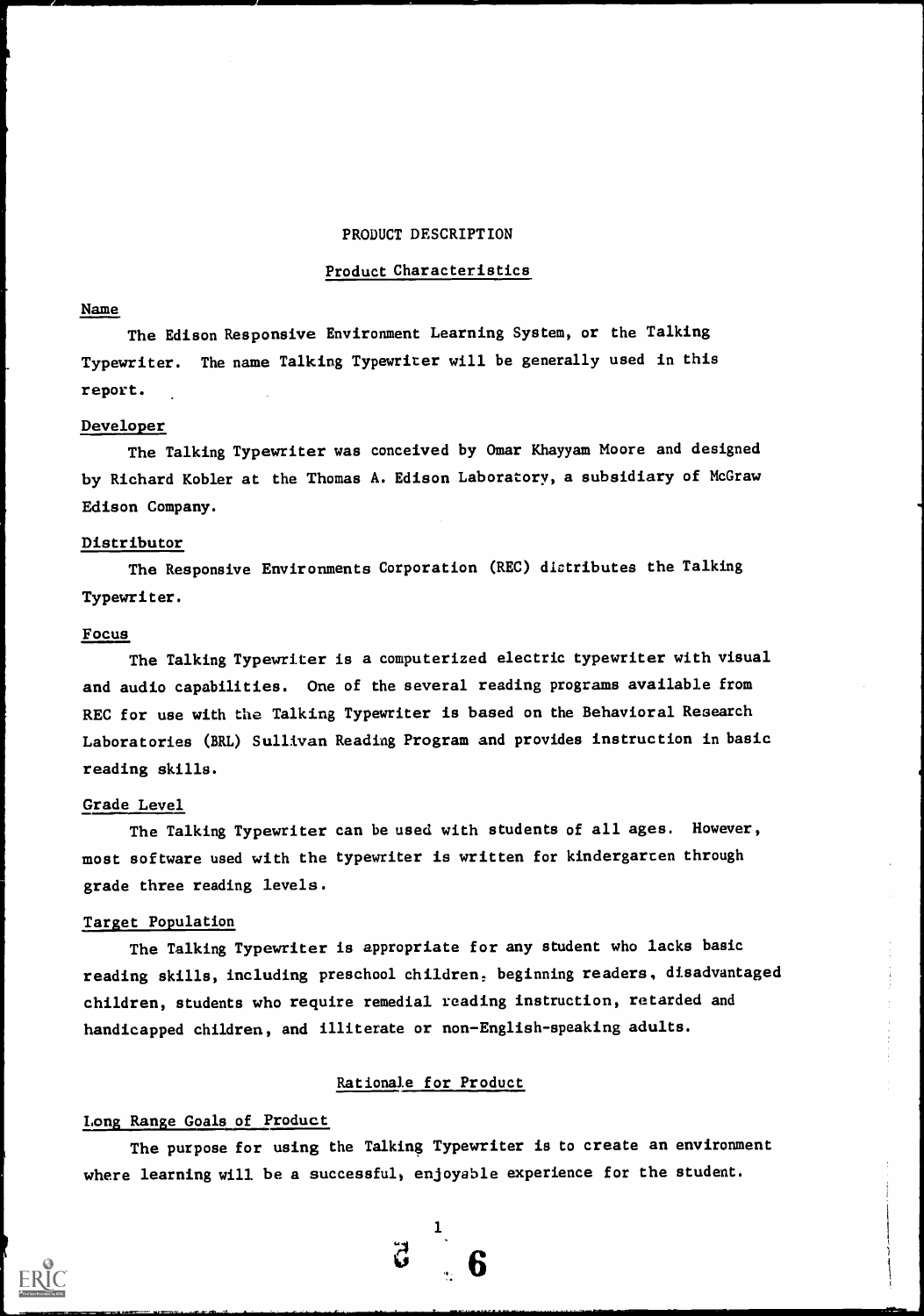fhe machine and accompanying programs are designed to allow the student to explore, to discover relationships, to progress at his own speed, to receive feedback on the correctness of his response, and to experience success. The development of the typewriter has led to two similar products, the Talking Page and the Voice Mirror, which are based on the same approach and have similar objectives.

#### Objectives of Product

The Talking Typewriter is an instructional machine which can be programmed to meet different objectives. It was used primarily as a research tool at first, but, since 1964, it has been used in schools and institutions to teach reading skills. REC has developed the "REC Systems Design for Basic Reading Skills"; this includes the Talking Typewriter, programs for the typewriter based on the BRL Sullivan Reading Program, locally developed programs, BRL Sullivan workbooks, correlated supplementary reading, and related classroom activities. The objectives of this system are to teach basic reading to students who lack decoding skills. Users have also reported some significant non-cognitive outcomes of the program, including positive changes in student self-image, motivation, and attitudes.

#### Philosophy and Theories Supporting Product

Omar Khayyam Moore contributed the basic theory and methodology of the Talking Typewriter and first used the term "responsive environment." However, the Talking Typewriter system marketed by REC departs in some respects from the Moorian philosophy and reflects somewhat of a Skinnerian influence.

Moore, a sociologist-psychologist whose major interest is in the area of symbolic logic, began using an electric typewriter in the late 1950's as a research tool in the development of a theory of problem solving and social interaction. He began to use young children in his studies and demonstrated how very young children, including his own two-and-a-half year old daughter, could learn to read quickly and easily using an electric typewriter. Moore explained this phenomenon with the notion that the typewriter provides an "autotelic responsive environment" in which the acquisition of complex skills can be accelerated. He specified the following characteristics (Moore, 1966) of a responsive environment:

2

I.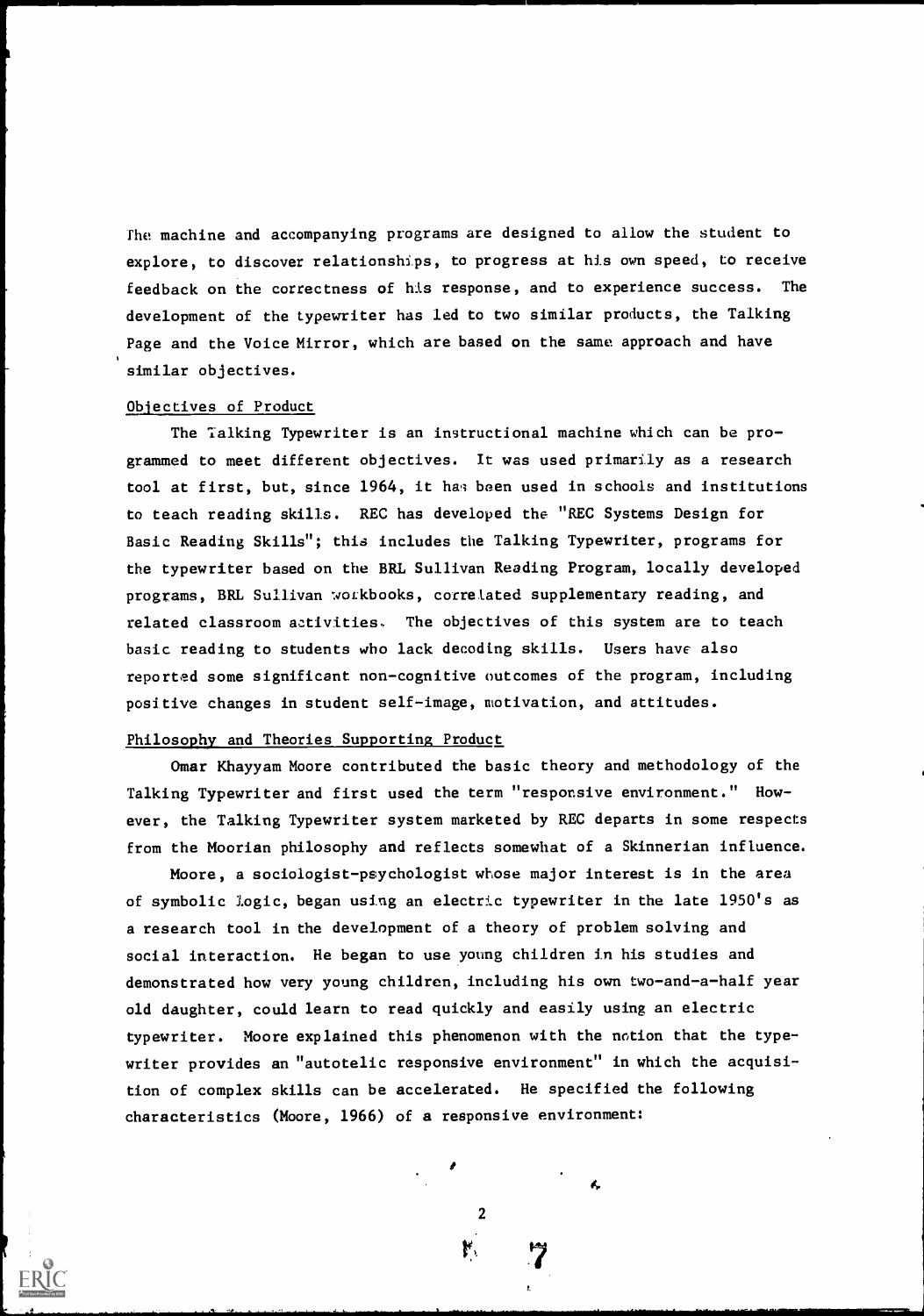- 1. It permits the learner to explore freely.
- 2. It informs the learner immediately about the consequences of his actions.
- 3. It is self-pacing; i.e., events happ en within the environment at a rate determined by the learner.
- 4. It permits the learner to make full us e of his capacity for discovering relations of various kinds.
- 5. Its fitructure is such that the learner is likely to make a series of interconnected discoveries about the physical, cultural, or social world.

Moore defined an autotelic environment as one in which activities are engaged in for their own sake rather than for obtaining rewards or punishments that have no inherent connection with the activity itself. He felt that extrinsic rewards and punishments make the learning situation unnecessarily complex and that children derive pleasure from disco vering relationships if provided a suitable environment (Moore, 1966). Moo re attributed some of these ideas to the work of sociologists George Simmel and George Herbert Meade.

Moore began to design an environment for young children whi ch would be both responsive and autotelic; he went on to evolve a laboratory system using an electric typewriter and a booth attendant. The Edison Re sponsive Environment is an automated version of the system created by Moore.

As used by REC, the Edison Pesponsive Environment, or Talking Typ ewriter, still creates an environment which is responsive to the student, but does differ from Moore's system in some ways. Moore placed more emphasis on the exploratory phases of his system and wrote special programs for each individual student. He viewed the typewriter as a means by which children could learn to learn, to discover relationships, and solve problems, and not just as a means of teaching reading. REC places more stress on the typewriter as a tool for teaching beginning reading skills and allows the student less time for free exploration and discovery. The REC system provides the student with more structure to encourage the student to perceive specific relationships. REC found that schools did not have the resources to develop an individual program for each student, and supplies a set of programs which teach basic reading through systematic development of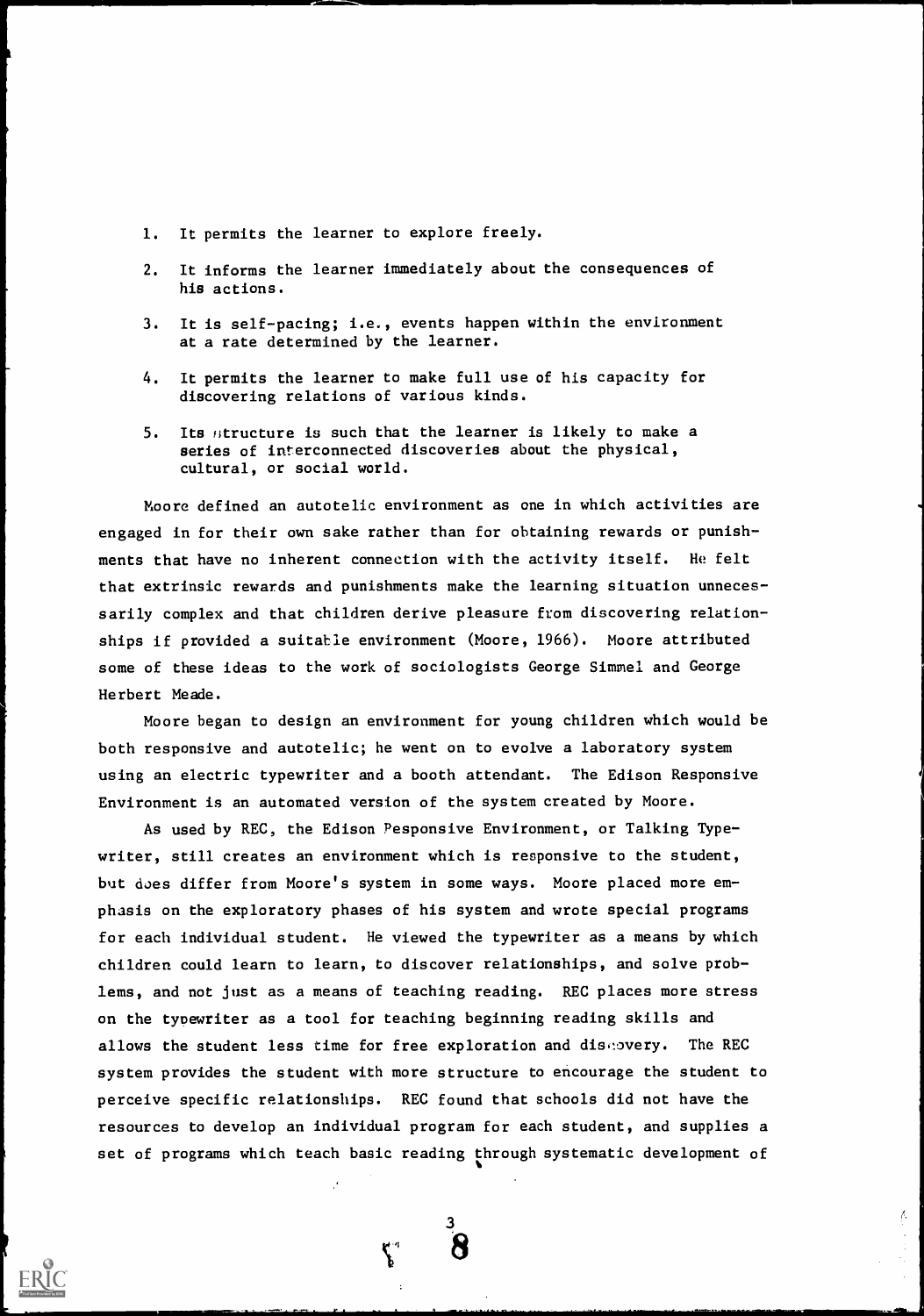skills using a linguistic approach. Students learn through a combination of pre-prepared programs matched to the student's needs, locally prepared programs to develop interest or motivation or to meet special needs, and related classroom activities.

The system reflects, in some respects, a Skinnerian stimulus-response type of approach. The typewriter can limit the student's response and the programs are based on programmed learning techniques used by Skinner in which a complex task is broken down into simpler behaviors. The Talking Typewriter adds new dimensions to the programmed textbook approach because the student's response can be controlled and because of the audio component.

Moore continues to conduct his own research at the Learning Research and Development Center at the University of Pittsburgh and is extending his theoretical work to include the concept of the clarifying environments (Moore, 1971).

# Description of Materials

# Organization and Format of Materials

The Talking Typewriter is used as part of the REC System Design for Basic Reading Skills which includes: 128 programmed lessons for the typewriter based on the BRL Sullivan Reading Program; locally developed programs designed to meet needs of individual students; BRL Sullivan workbooks which are used for related classroom activities; supplementary reading including BRL Sullivan readers; and testing materials and teacher's manuals.

The heart of the system is the Talking Typewriter (see Figure 1 below). The Talking Typewriter consists of: an electric typewriter; an exhibitor where letters, words, and sentences can be shown; a pointer; a slide projector and screen; and a microphone and speaker. The keyboard and audio and visual components are controlled by a small computer and the machine is packaged in one unit. The machine is used by one child at a time, and the child interacts with the machine by striking keys on the keyboard.

The Talking Typewriter is designed to be a flexible machine which can be used in different ways. In the first phase of the machine, the exploratory phase, the Talking Typewriter acts just as an electric typewriter and types the letters as the keys are pressed by the student. In the next phase of the machine, the keyvoice,phase, a voice pronounces each letter after the

4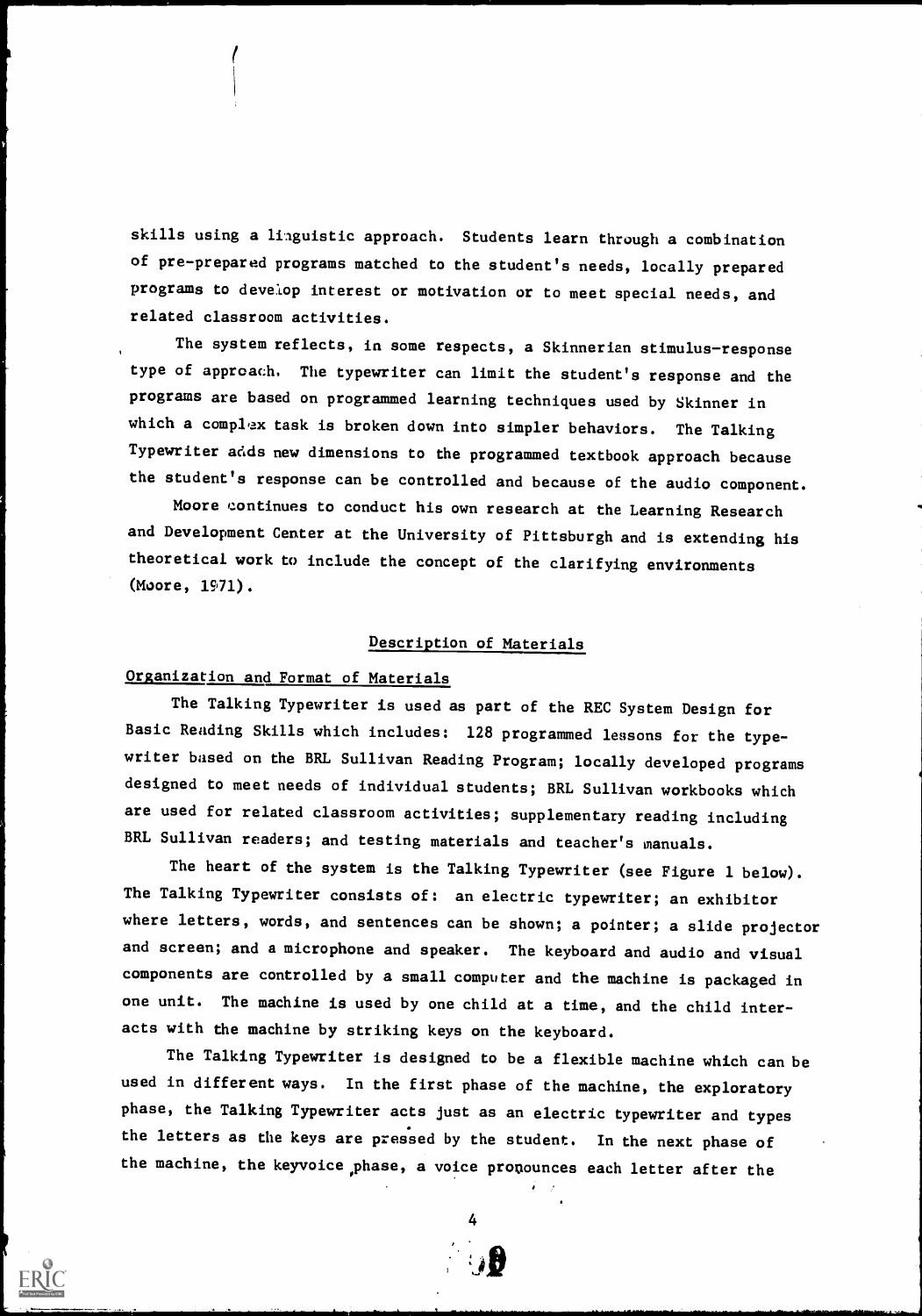student types it. In the next phase the machine is controlled by a magnetic program card which is inserted into the machine. The program controls the audio and visual components of the machine and controls which keys can be depressed on the keyboard. The machine can be adjusted in various ways to affect such variables as the number of hints or clues given to the student while he is working on a program, when these hints occur, and the time between them.





(New York City, 1968)

**All Monte Delivery** 

The typewriter is generally located at a center which has one or more typewriters. The center must be air-conditioned for proper operation of the machine. The typewriter itself is housed in a booth about six feet by five feet in size with a one-way mirror so the student will not be distracted, but so a booth attendant can see if the student is having any problems.

## Content of the Materials

The software for the Talking Typewriter is based on the BRL Sullivan Reading Program. This program uses a linguistic approach which teaches letter and sound correspondence, or code cracking skills, through presentation of carefully selected letters and words. The illustrations in the programs are the same as in the BRL Sullivan series and are appropriate for use with students of all ages. BRL Sullivan programmed workbooks, storybooks, and tests are also used in the system in related classroom activities.

1,6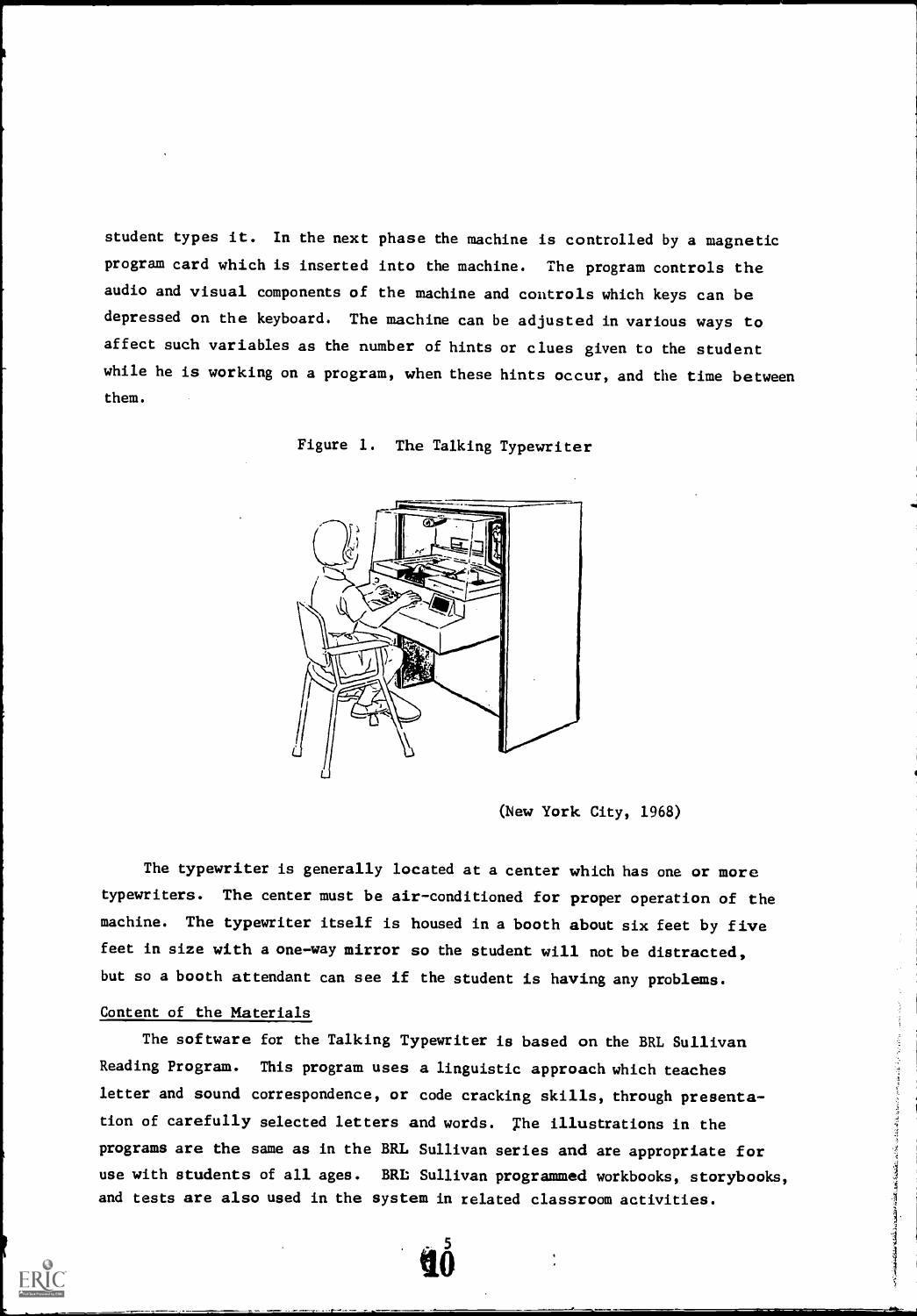Several programs have been written, but have not been produced in encoded card form. These programs are available in program chart form for encoding by the user, and all necessary slides are available. REC has been able to make these programs available to a number of projects in this form. These programs include the Basic Vocabulary and Comprehension Program, a group of 34 programs which teach a basic sight vocabulary of the most frequently used words. Another program is the Springboards Series, designed to teach vocabulary included in the individual Springboards stories now published by Noble and Noble. The intent in developing these programs was to provide materials dealing with sight words and comprehension skills, as compared with the exclusively phonic approach in the REC-BRL Sullivan programs for the Talking Typewriter. The El Cajon Phonics Program, developed by the El Cajon Reading Clinic in El Cajon, California, will be available soon. These programs were designed using REC program generator models and will be marketed by the reading clinic itself.

# Cost of Materials to User.

The Talking Typewriter can be purchased for about \$37,500 and is also available on a lease plan. A five year lease is \$800 monthly. Additional expenses include: a separate maintenance contract with the Thomas A. Edison Laboratory; the programs to be used with the typewriter which are available from REC; and the BRL Sullivan workbooks and other materials which are purchased from BRL. Projects must also consider the cost of physical facilities needed for a center and of staff to maintain the center. The per-pupil costs vary depending on how the typewriter is used. They are generally highest when used in institutions with mentally or physically handicapped students who often require extensive instruction to master the basic reading skills. Some centers have substantially reduced the per-pupil costs by using the machines after school, evenings, and summers with various populations and by carefully screening students to select those who can benefit most from the typewriter.

#### Procedures for Using Product

#### Learner Activities

Students typically spend one hour a day at a learning center. Fifteen to twenty minutes of this time is spent with the Talking Typewriter, although

6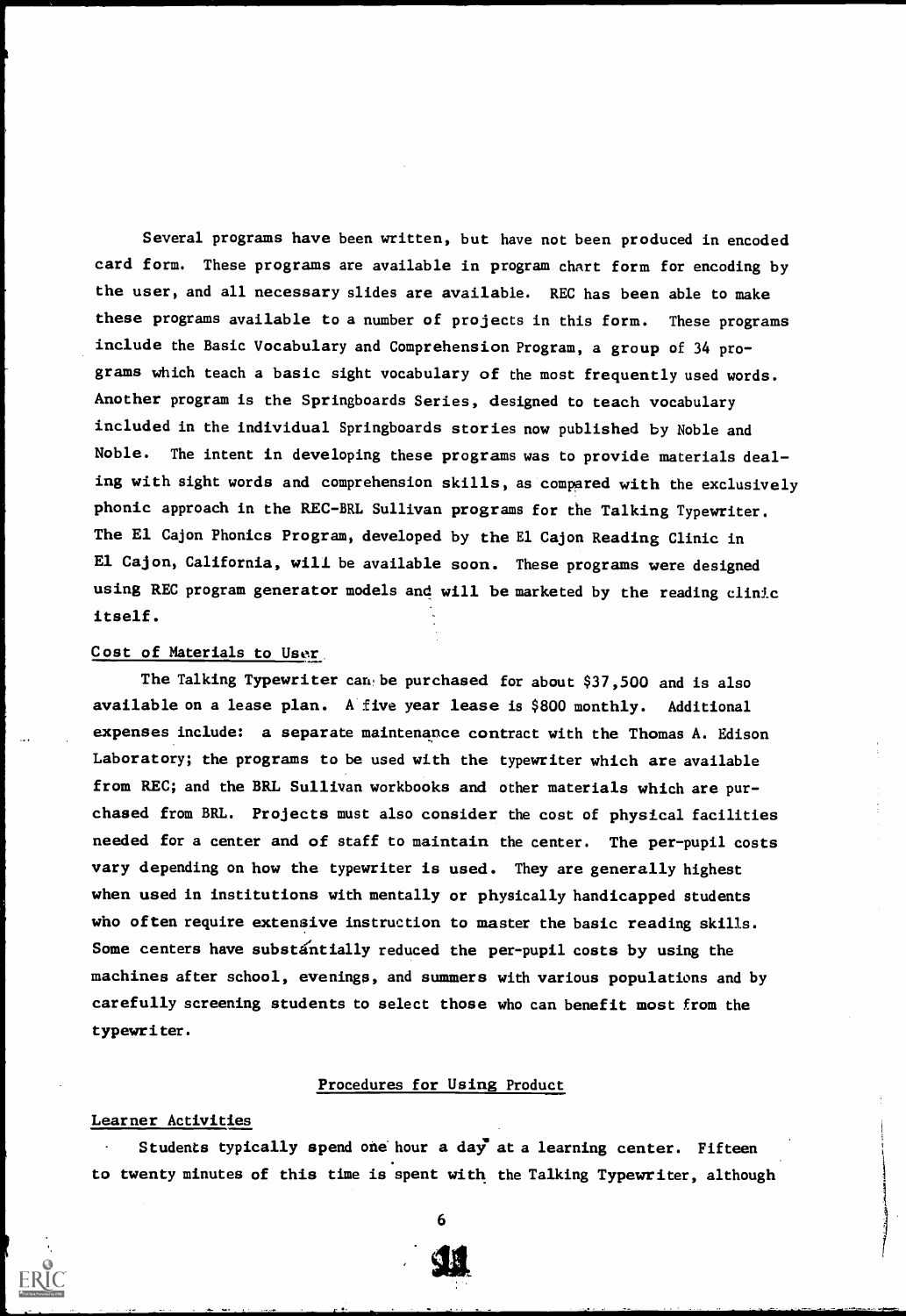adults and teenagers may spend longer since they have longer attention spans. The remainder of the time is spent in related classroom activities which reinforce what has been learned on the typewriter. The student is introduced to the typewriter through a free exploration phase. If he strikes a key, the machine will type the letter; later a voice will say the letter after it is typed. When the student seems familiar with the typewriter, programs are introduced and the machine gives directions to the students. For example, a voice may say, "Type the letter A," while the letter "A" is projected on a screen. Since all the keys on the keyboard are blocked, the only response the student can make is the correct one, the letter "A." The voice will repeat the directions and give additional clues until the student strikes the "A" key. In later lessons the student performs more complex behaviors involving words and sentences, and pictures are shown to represent words. The keyboard and the audio and visual capabilities of the machine can be combined in various ways to meet the objectives of each lesson. Sometimes students go back to the free type phase for periods of time to explore the typewriter as they wish.

When the student's time on the Talking Typewriter is over, the booth attendant gives him the typewriter printout, and he goes to the related classroom for activities with teachers and other students to practice what he has learned. Activities include review of the typewriter printout with a teacher, assignments in BRL Sullivan workbooks and readers, practice in areas where he is having learning difficulties, and games and other activities with groups of children.

Both the length of time and the frequency with which a student attends a center depend upon the needs of the student. For some students six to eight weeks of daily instruction at a center is sufficient; other students come to a center for a semester or a year. Centers have experimented with different forms of scheduling, ranging from daily instruction for an entire year, to weekly instruction for a period of a few weeks or months. Both the efficiency and effectiveness of the Talking Typewriter have increased as programs were more carefully selected to cover only those skills needed, as determined by diagnostic tests and progress checks. Thus, rather than using an entire series of programs with a student, only those segments which are necessary are selected and prescribed. This has made individualized assign-. ments possible and decreased the'amount of machine time formerly needed.



 $\mathcal{L}$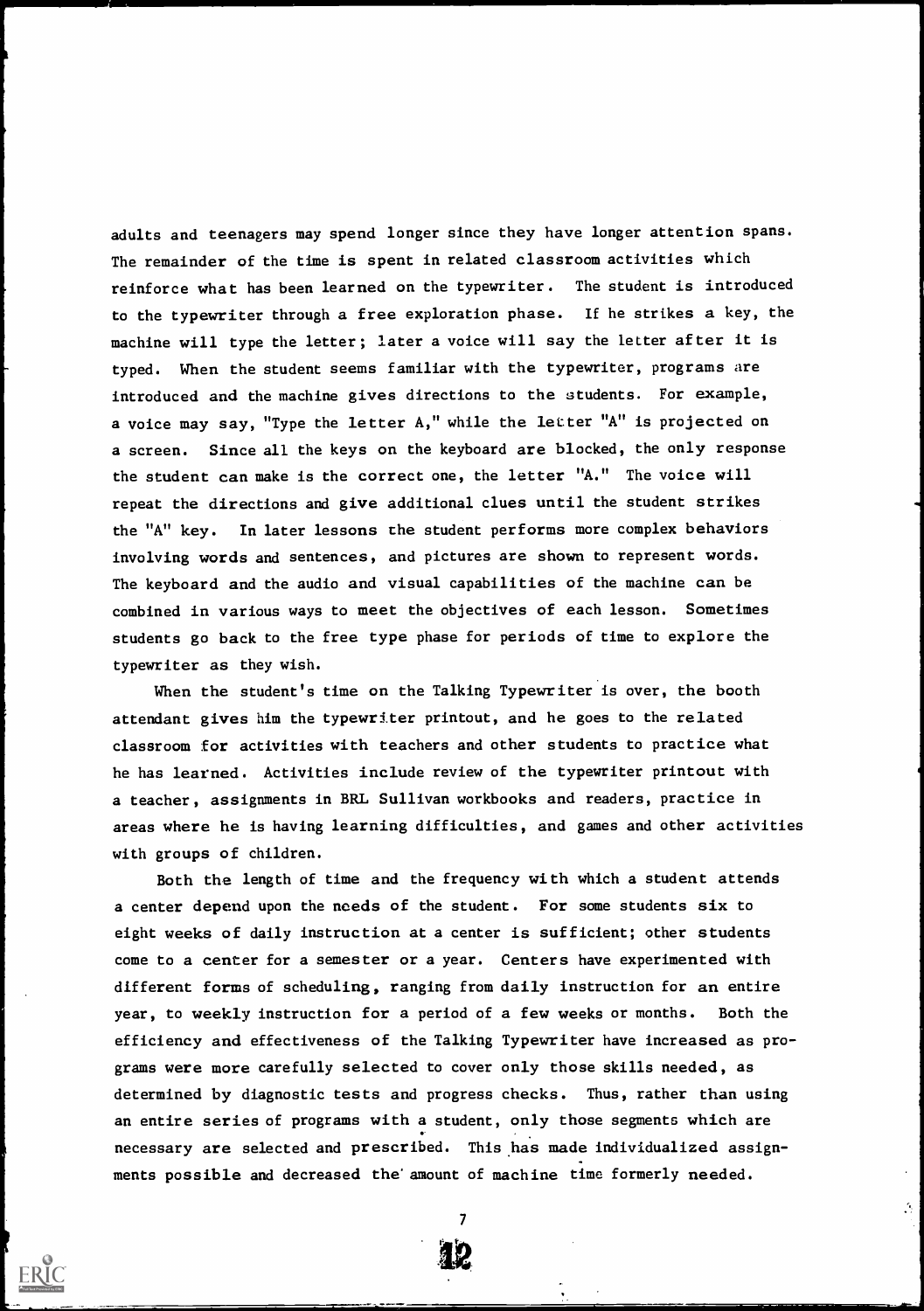This procedure is a departure from the one first recommended by REC--that of relying more heavily on the BRL Sullivan Placement Test. Many users found the test too crude for precise placement and substituted diagnostic tests of phonics skills.

#### Teacher Activities

The staff required for a center depends on the number of typewriters. A large center requires a director to supervise the development and operation of the program. At least one teacher is required for each center to coordinate and conduct classroom activities and to assess student progress. The teacher or other specially trained personnel also develop programs for the typewriter which are designed to meet the specific needs or interests of particular students. The centers also require one booth attendant for every two typewriters to operate the machines, to help students if they have problems while using the typewriter, to encode programs, and to keep records on student progress. Training for all center personnel is provided by REC consultants.

#### Provisions for Parent/Community Involvement

The amount of community involvement varies among centers. Some projects have an advisory council composed of community members who make recommendations on policies and practices at the center. Most centers select the non-professional staff from the local area to increase community involvement and contact. Often special programs are operated for segments of the community such as dropouts and illiterate adults. All these practices help to create community involvement and support for a center.

#### Special Physical Facilities or Equipment

An air-conditioned room is required to house the Talking Typewriter. Space is also needed for the related classroom activities.

# Recommended Assessment Techniques for Users

A screening test is provided for use in selecting students who could benefit most from the typewriter. A Sullivan placement examination is then administered to determine the appropriate level for the student to begin instruction. Short tests, based on the Sullivan curriculum, are given regularly to provide a record of student progress. REC also strongly recommends that each center administer a standardized reading test as a pre- and posttest to all students who attend the center in order to evaluate the effectiveness of the program.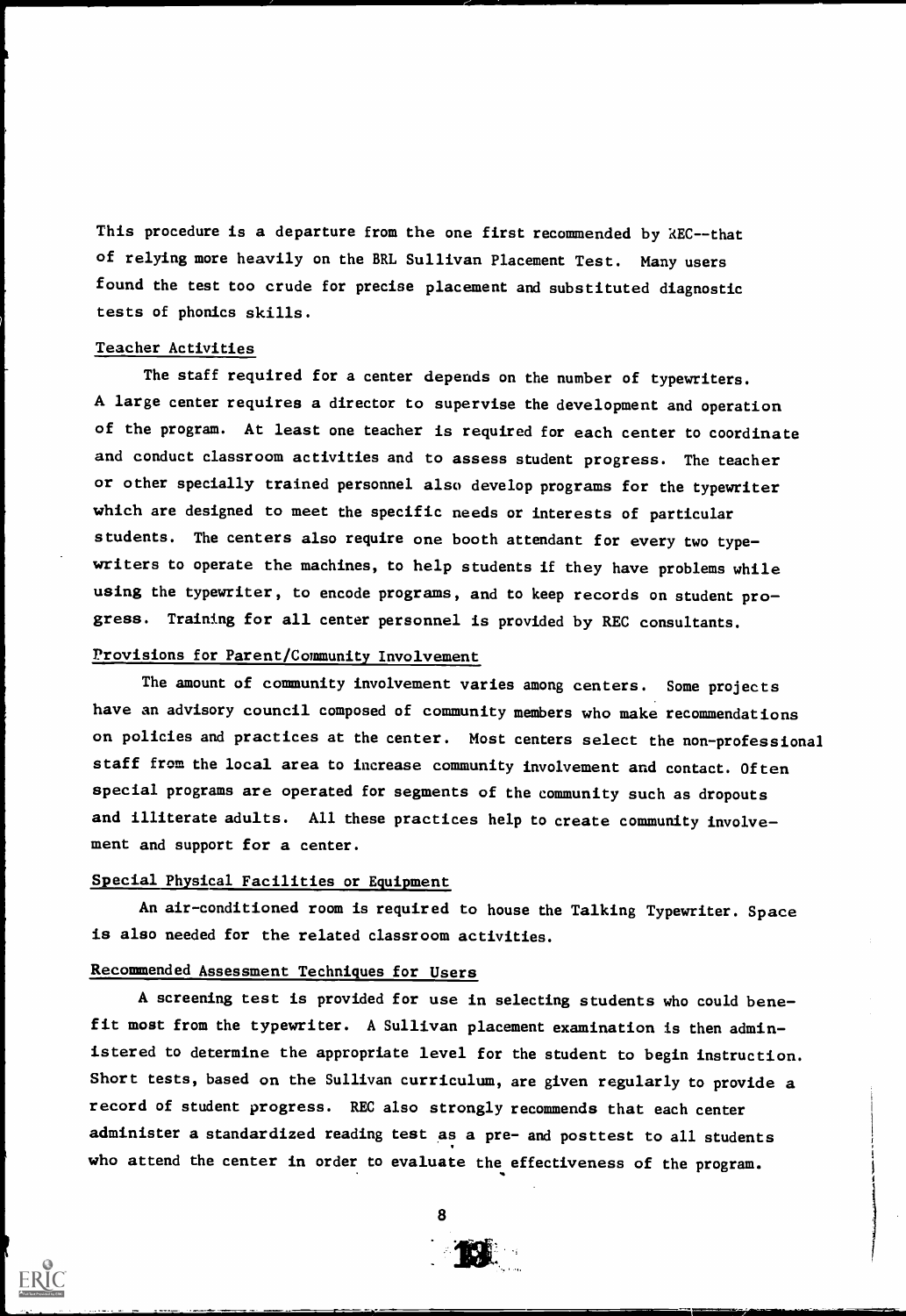#### ORIGINS

#### Key Personnel

Dr. Omar Khayyam Moore, a sociologist-psychologist, conceived the notion of the Talking Typewriter and contributed the methodology and theory for the product. Moore's main interest is in the area of human problemsolving; in the late 1950's he began to use the typewriter with children as a tool in his studies. This was the beginning of a long term research project supported by the Office of Naval Research, the Carnegie Corporation, and other funding sources. He is currently continuing his research at the Learning Research and Development Center at the University of Pittsburgh.

The technology for the Talking Typewriter was contributed by Richard Kobler, an inventor-engineer. The early versions of the typewriter used by Moore required a person to operate the controls. In 1959, Kobler began working with Moore to automate the typewriter and to extend its capabilities. Richard Kobler had been on the staff of the Thomas A. Edison Laboratory, a subsidiary of the McGraw Edison Company, since 1943; he had developed other devices, including a dictating machine, a data processing service which enabled rapid dialing of a telephone, and a simple Skinneriantype learning machine. He directed the work on the Talking Typewriter and, since then, has taken an increased interest in how the machine can be used. He has also developed two other learning devices now marketed by REC, the Talking Page and the Voice Mirror.

#### Sources and Evolution of Ideas for Product

Around 1958, while at Yale University, Omar Khayyam Moore began to use an electric typewriter with his two-and-half-year-old daughter. He made a film shortly afterwards which showed three- and four-year-old children, including his daughter, reading and typing words and sentences. This film was startling since schools did not generally introduce reading until the first grade and because it was a popular notion that children could not learn to read until then. (See Figure 2 on the next page for the major events in the history of the Talking Typewriter, beginning with Moore's early work with the typewriter.)

まさんとうことをおける あいかん

9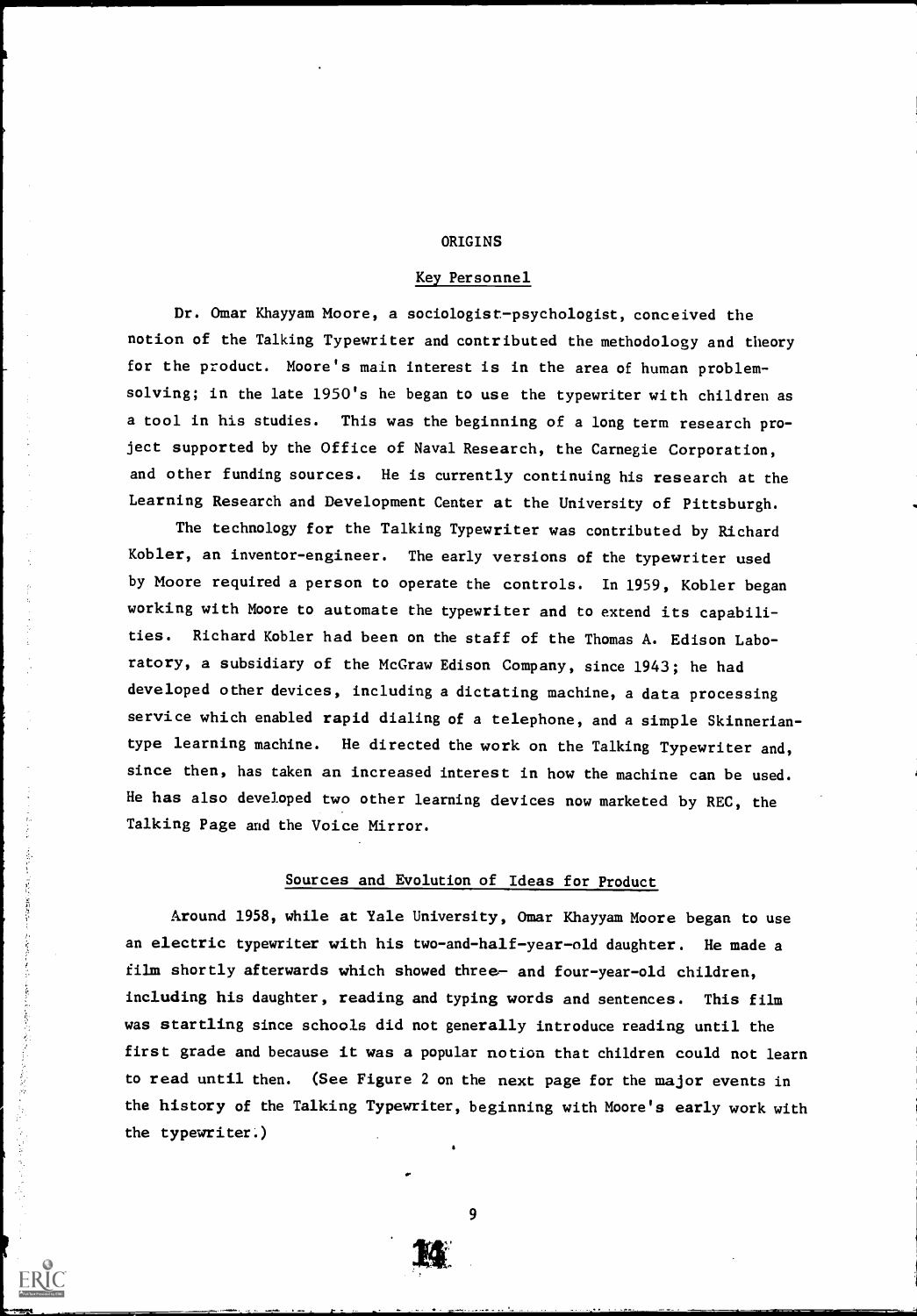

Major Event Flow Chart



ERIC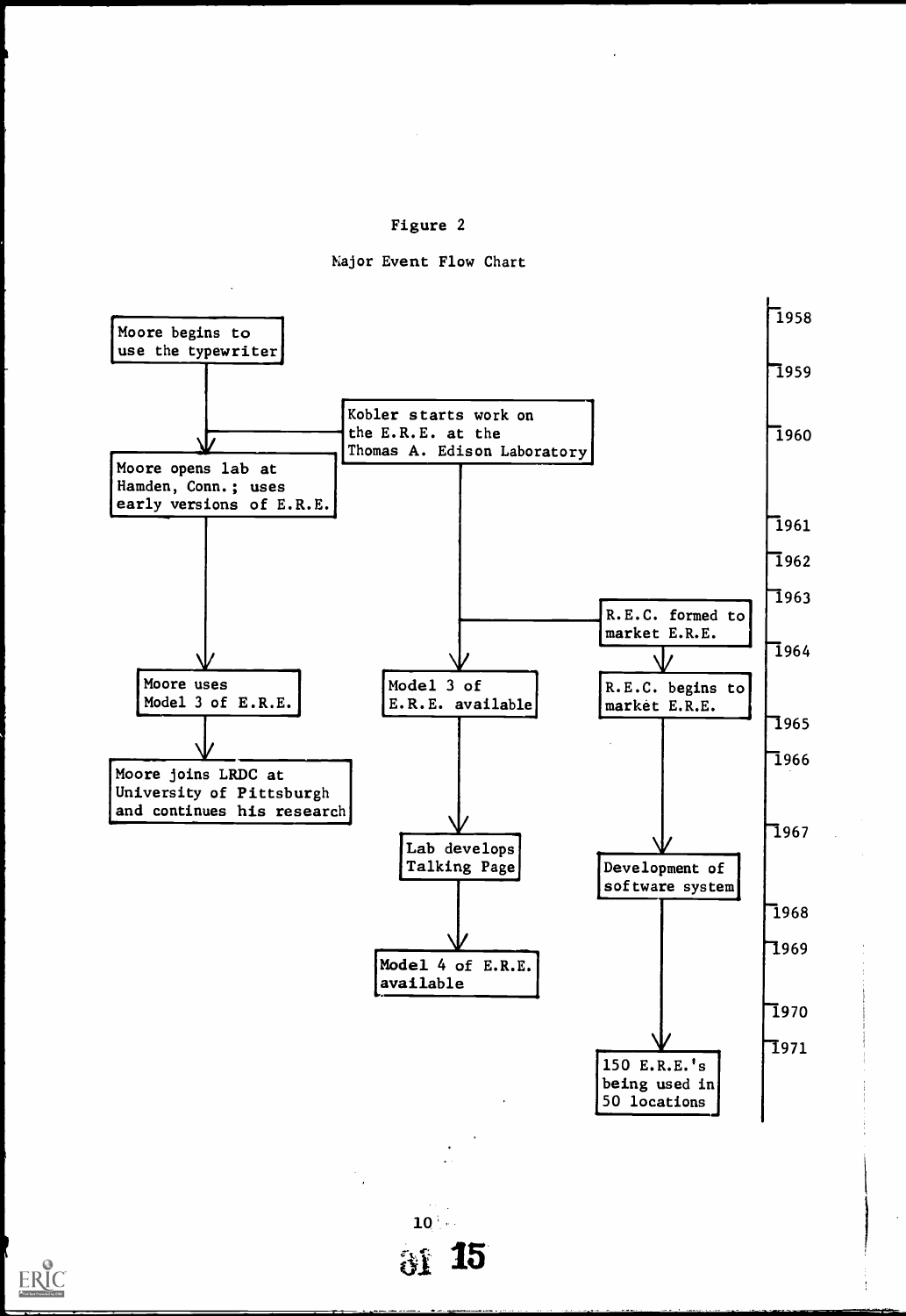Richard Kobler heard about the film and rented it. Little work had been done in the field of teaching machines at this time, but Kobler was already interested in applying technology to the development of educational equipment and had invented a simple educational device. When he saw the film, he realized he could use existing technology to automate the equipment and made an appointment with Moore to discuss the matter. As a result, Kobler and Moore began to collaborate to automate the typewriter based on Moore's notion of a responsive environment. The engineering work was done at the Thomas A. Edison Laroratory under the direction of Kobler. Moore served as a consultant to the laboratory over a period of several years.

In 1960 Moore established a Responsive Environment Laboratory in Hamden Hall Country Day School, Hamden, Connecticut, where he further defined the elements of an autotelic responsive environment. It was here that a child nicknamed the machine the "Talking Typewriter." Moore's early use of an electric typewriter in a responsive environment required an adult, the booth attendant, to be in the room with the student to operate the typewriter and structure the learning environment. The equipment consisted of an electric typewriter, a projector and screen, and a pointer. The booth attendant sat beside the student where she could clearly see the keyboard, and she held a control switch with which to turn the typewriter on and off. The booth attendant was instructed to be passive and not intrude on the student.

In Phase 1, the child could explore the keyboard freely. As the student typed a letter or symbol, the attendant would say it aloud. Sometimes the student would hit several keys at once and the keyboard would jam; sometimes the student would strike the keys rapidly in succession, and it was difficult for the attendant to keep up with the student or for the student to hear what was said. In Phase 2, a projector showed a letter on a screen while the attendant pointed to the letter. The attendant would turn the machine off when the student approached an incorrect letter, and the only key the student could depress was the key corresponding to the character on the screen. The attendant had to watch carefully to see where the student's fingers were and could not always prevent errors. Sometimes the students had difficulty perceiving what the relationship was and were confused by human errors. Similar mechanical drawbacks existed in Moore's

> $-11$ di 16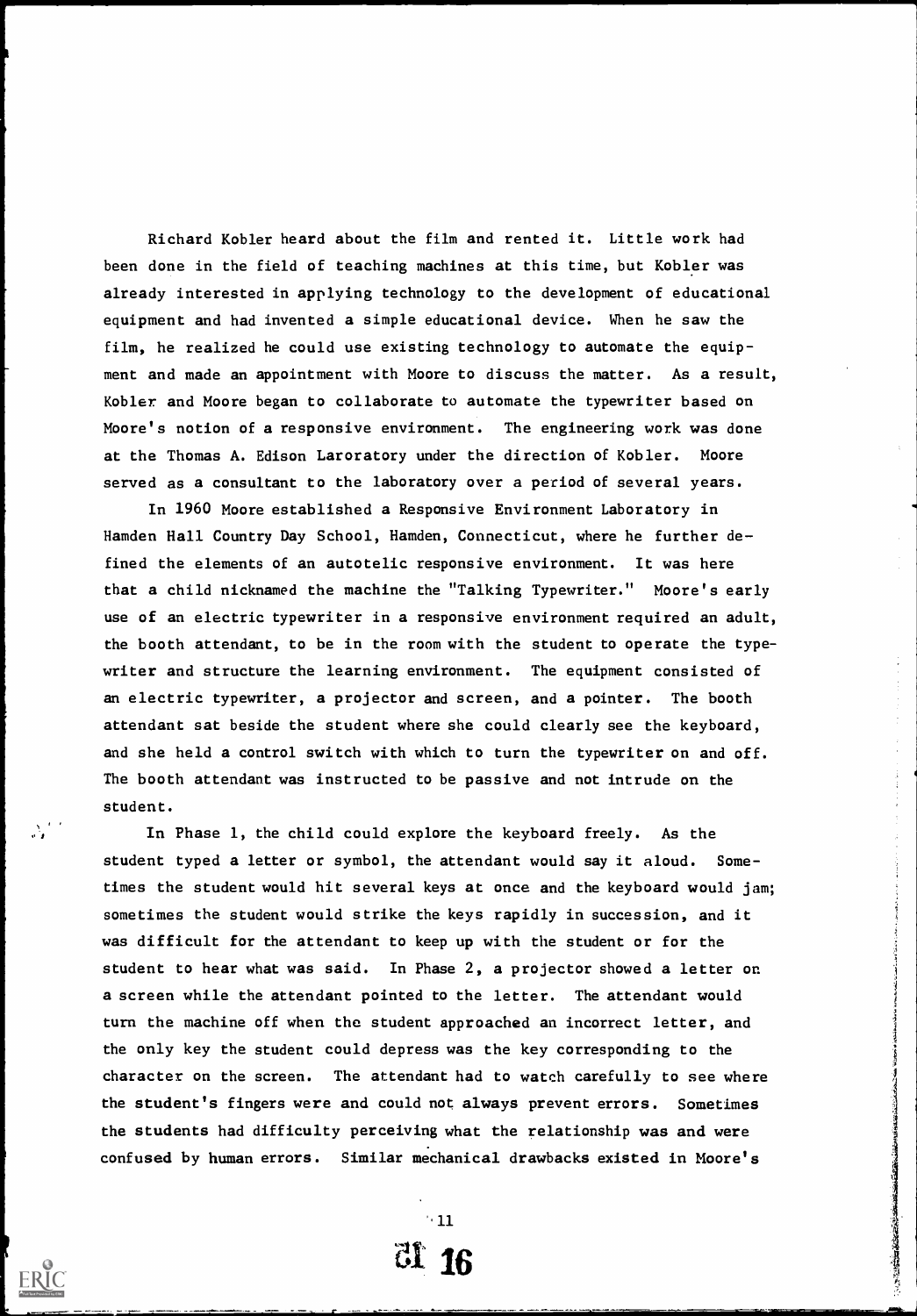next two phases--the wcrd construction phase in which students learned to read and write words selected by Moore from classic children's stories and from the child's own vocabulary, and Phase 4 in which students would read and write sentences and paragraphs using the words they had learned.

The method Moore used with the typewriter was structured to meet his requirements for a responsive environment and is described in more detail in his article "Autotelic Responsive Environments and Exceptional Children" (Moore, 1966). Moore did not use his system to just teach reading, but attempted to give equal emphasis to speaking, writing, listening, and reading and their relationship and to develop "higher-order intellectual abilities which may be thought of as ranging over this complex of linguistic processes" (Moore, 1966, p. 179). Moore had students progress through the four phases which he attempted to structure in such a way that the student was likely to make a series of interconnected discoveries. Students were allowed the freedom to choose if they wanted to come to the laboratory; while they were with the typewriter, they were cut off from significant people in their life, such as teachers. Each student was introduced to the booth by another student. Before using the typewriter, his fingernails were painted to correspond to the color of keys on the typewriter to encourage correct fingering. In Moore's method the environment was carefully structured so that the student could learn in a way that was responsive to his behaviors, potentially playful and individualized.

#### Funding for Product

The Thomas A. Edison Laboratory supported the cost of automating the Talking Typewriter. No cost figures are available, but at least a million dollars were invested before the machine was ready for marketing, and about that muzh has been spent since then. In 1963 Responsive Environments Corporation (REC) was created to market the Talking Typewriter, and in 1967 REC supported the development of software for the machine. REC's investment has been substantial, and matches the cost to develop the machine. Thus, total development costs were about two to four million dollars.

12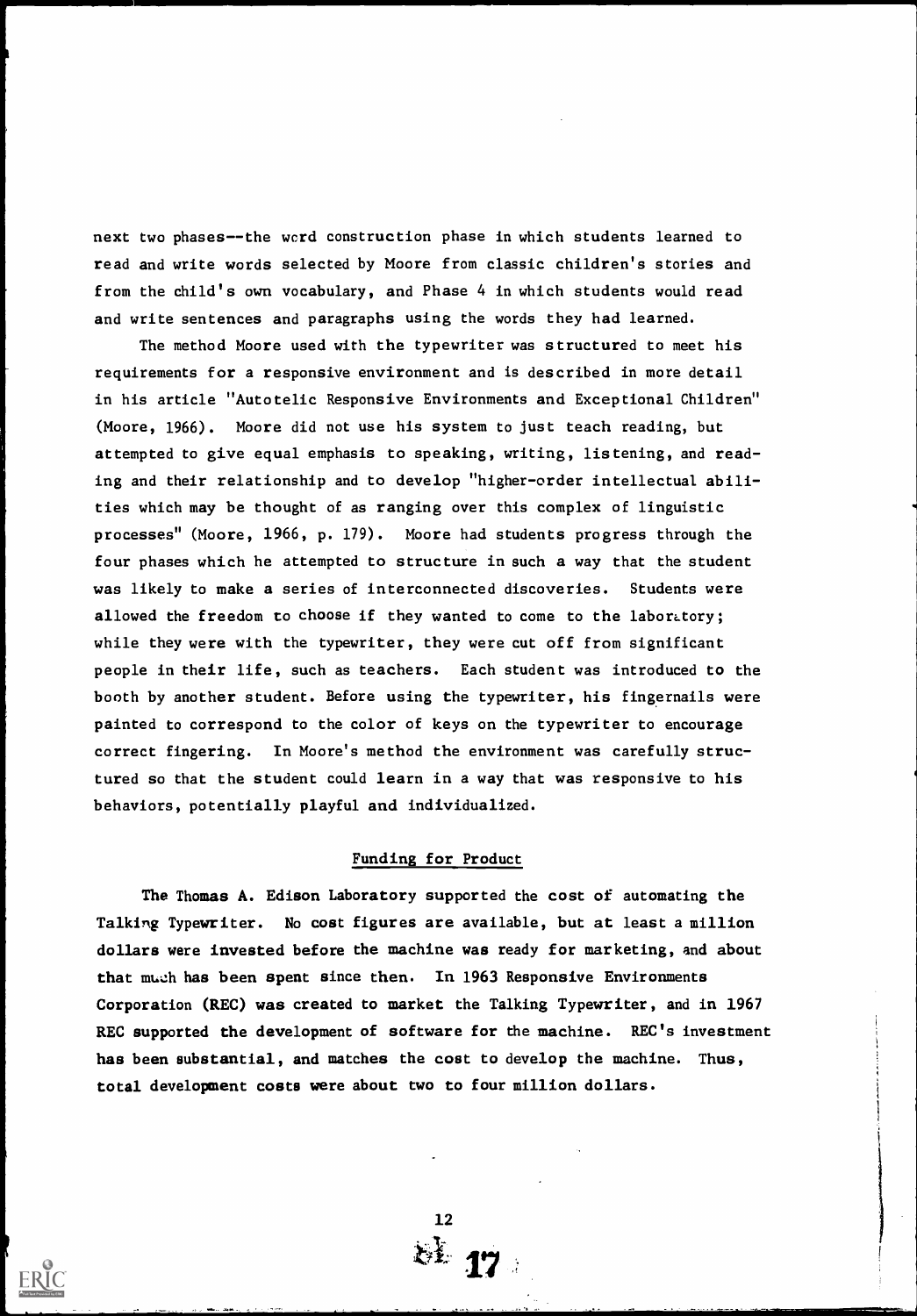#### PRODUCT DEVELOPMENT

#### Management and Organization

The Thomas A. Edison Laboratory was a small research laboratory for McGraw Edison with about 50 employees. The laboratory began to develop educational devices in the late 1950's when they started to automate the Talking Typewriter; since the middle 1960's, their work Las been primarily in the area of educational technology. All the engineering work on the Talking Typewriter was done by the laboratory which continues to service the equipment.

In 1963, REC was created by a few large investors as the marketing organization for the products of the Thomas A. Edison Laboratory, namely the Talking Typewriter. The Laboratory and REC are independent and work together through contractual agreements. As REC marketed the typewriter, they found that software was required; they established their program department in 1967 to provide this software.

#### Original Development Plan and Modifications

In 1959, the laboratory began to apply technology to automate the typewriter, and improvements and refinements were gradually made over the next ten years. This was an inventive process and did not follow a rigid preplanned schedule but progressed in phases. There were no plans at all for the development of software. The procedures for programming the typewriter are relatively simple, and it was expected that teachers would write programs for individual students as Moore had done. In addition, the developers and marketers were not educators. They had faith in the teaching capabilities of the machine itself and had little concern for the programs which would be used with the machine. However, when they began to use the typewriter in the schools, they found that teachers did not have the time or resources to develop a separate, well-formulated program for each student even though completely individualized programs might be desirable. At that time, REC developed a set of programs designed to teach reading skills. Most centers start students at the appropriate level in the series and use locally developed programs  $e$ s a supplement.

 $_{\gamma\gamma}$  18

vis,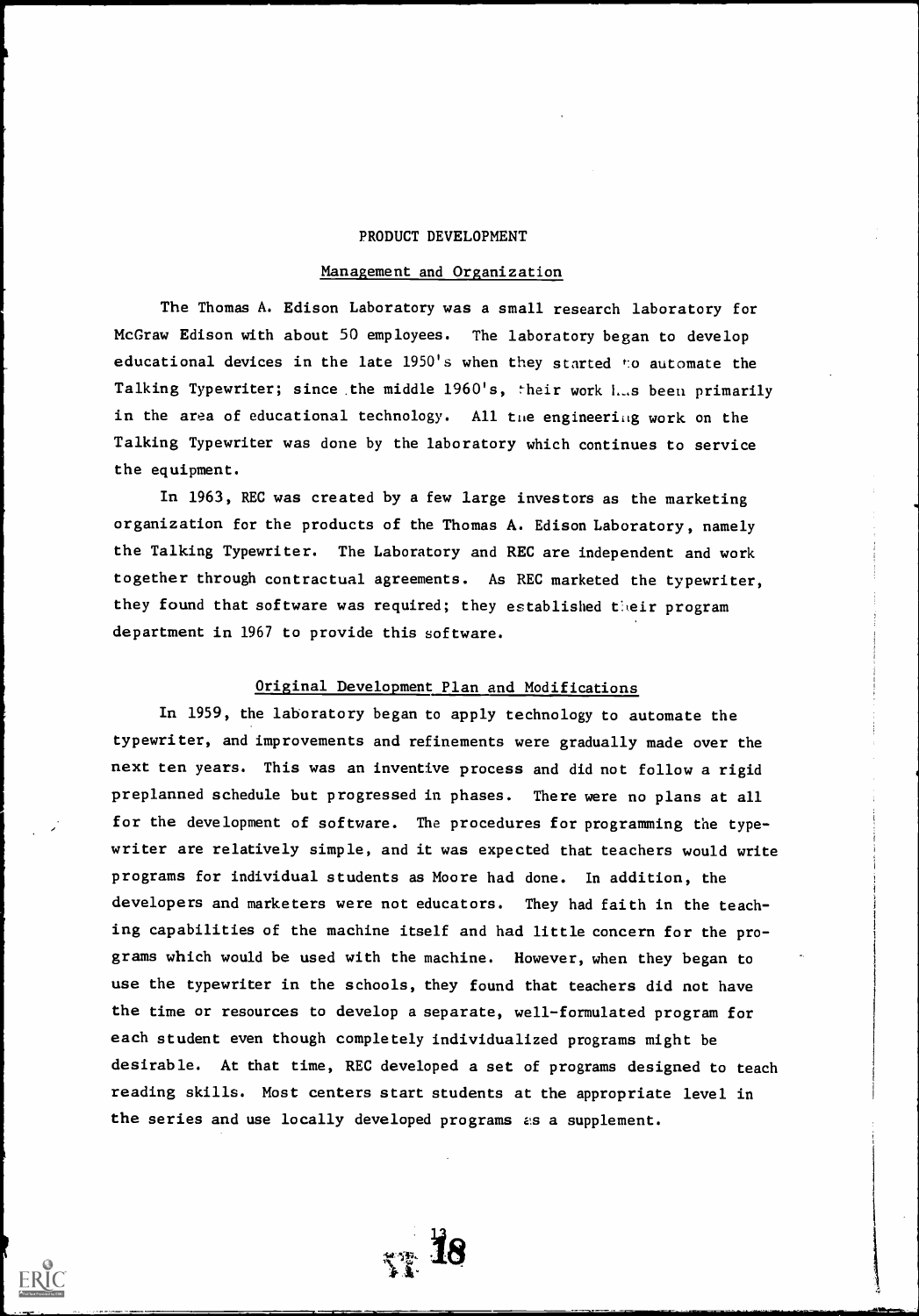#### Actual Procedures for Development of Product

#### Development of Hardware

Richard Kobler directed the development of the hardware for the Talking Typewriter. Moore served as a consultant on the project, particularly from 1960 to 1963.

The typewriter underwent many modifications before it was developed into the machine that is available today. The first change was to add a device to prevent the jamming of keys. Then, if a student struck more than one key at a time, none of the keys would strike. Next, a device was added to prevent any key from being depressed as the name of the previous symbol was pronounced. This enabled students to discover more easily the relationship between the key they had struck and the name of the corresponding character. A major change was the addition of an acoustical device so the machine, rather than a booth attendant, pronounced the letters, words, and sentences. Another important addition was the device that selectively unblocked a single key on the keyboard. This meant that the attendant no longer had to turn off the machine to prevent the student from making an errcr. Now the student could only make the correct response. The visual component was improved and included: an exhibitor in front of the student, a machine pointer, and a screen on which slides could be shown.

Other refinements included audio component controls to regulate pacing and other variables and a dictating device to allow a student to record his own voice and compare it to a master voice. Features were also added to "childproof" the machine, such as the lucite cover that protects the typewriter keys. Patents were filed on many of these devices.

The Talking Typewriter underwent several model changes. The first two models were basically prototypes, but schools began using Model 3 in 1964. Many changes were made on Model 3 in the late 1960's, and it became Model 4. Early versions of the typewriter were not very reliable and broke down frequently. The machines were improved through modifications and now breakdowns are rare.

The automated system is more expensive than the non-automated system, and some people have doubted that it is more effective. Moore himself used a combination of automated and non-automated equipment and questioned the psychological effect of using all automated equipment. Kobler believes that

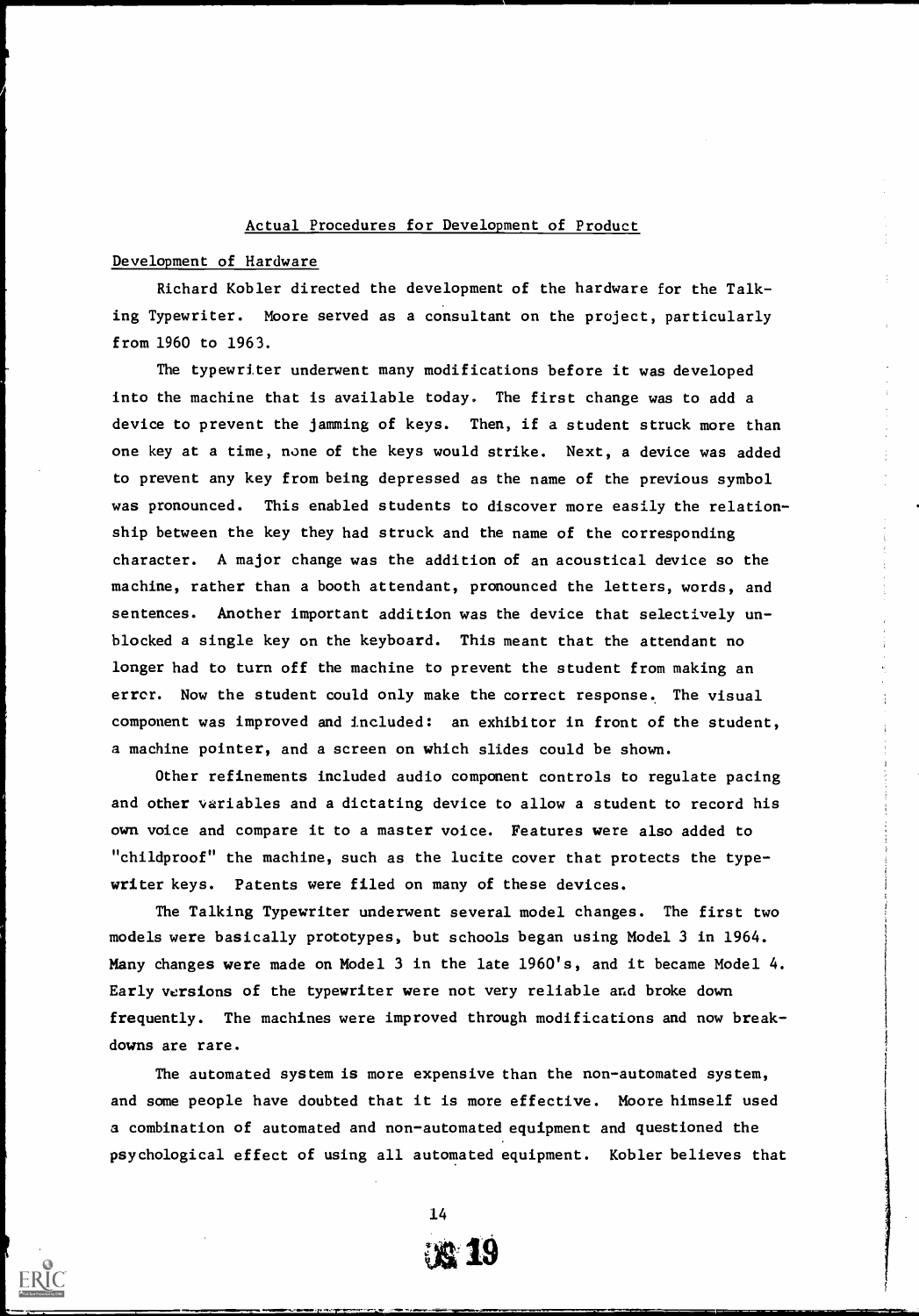the automated system is superior, both from a practical operating viewpoint and from the viewpoint of human relations. The automated equipment has some clear advantages in terms of keyboard, and visual and audio capabilities. According to Kobler, the non-automated equipment is too complicated for many booth attendants to operate without making frequent errors. But Kobler objects most strongly to the non-automated equipment because of the unnatural situation created between the child and the adult. He contends that putting an adult into the system changes it from a child and a machine to a child, an adult, and a machine. The child soon learns that he can control the behavior of another person--the attendant--through his behavior, and Kobler argues that this is an undesirable situation which dehumanizes the attendant. Kobler is in favor, however, of having people available to the student while he is interacting with the typewriter.

#### Development of Software

In 1966, after the first attempt to install the Talking Typewriter on a large scale in a school setting, REC decided they must develop software to market with the machine. Dr. Milton S. Katz, a psychologist who had most recently directed the Program Development Division of the Job Corps, was recruited to direct the development of a program to accompany the Talking Typewriter. Katz recommended the development of a library of programs that teachers could supplement with their own programs. He was familiar with the Sullivan approach to teaching reading skills through his work with the Job Corps. He felt that the BRL Sullivan materials would be appropriate for adaptation on the Talking Typewriter because they use a sequential, developmental approach, a programmed instruction format, and illustrations which are appropriate for all age levels. Katz discussed the matter with the managers of BRL and they agreed to the idea with the understanding that BRL materials would be used in the related classroom activities.

In the spring and summer of 1967, 128 programs were developed in a crash effort to produce materials for the schools that fall. The programs were based on the BRL Sullivan materials and even used the same illustrations. The development of the programs was a major undertaking. Tasks included planning the program, writing the program, specifying detailed machine directions, preparing slides, and editing programs to insure that the keyboard, and audio and visual components were coordinated. These programs were later

15

**EL 20**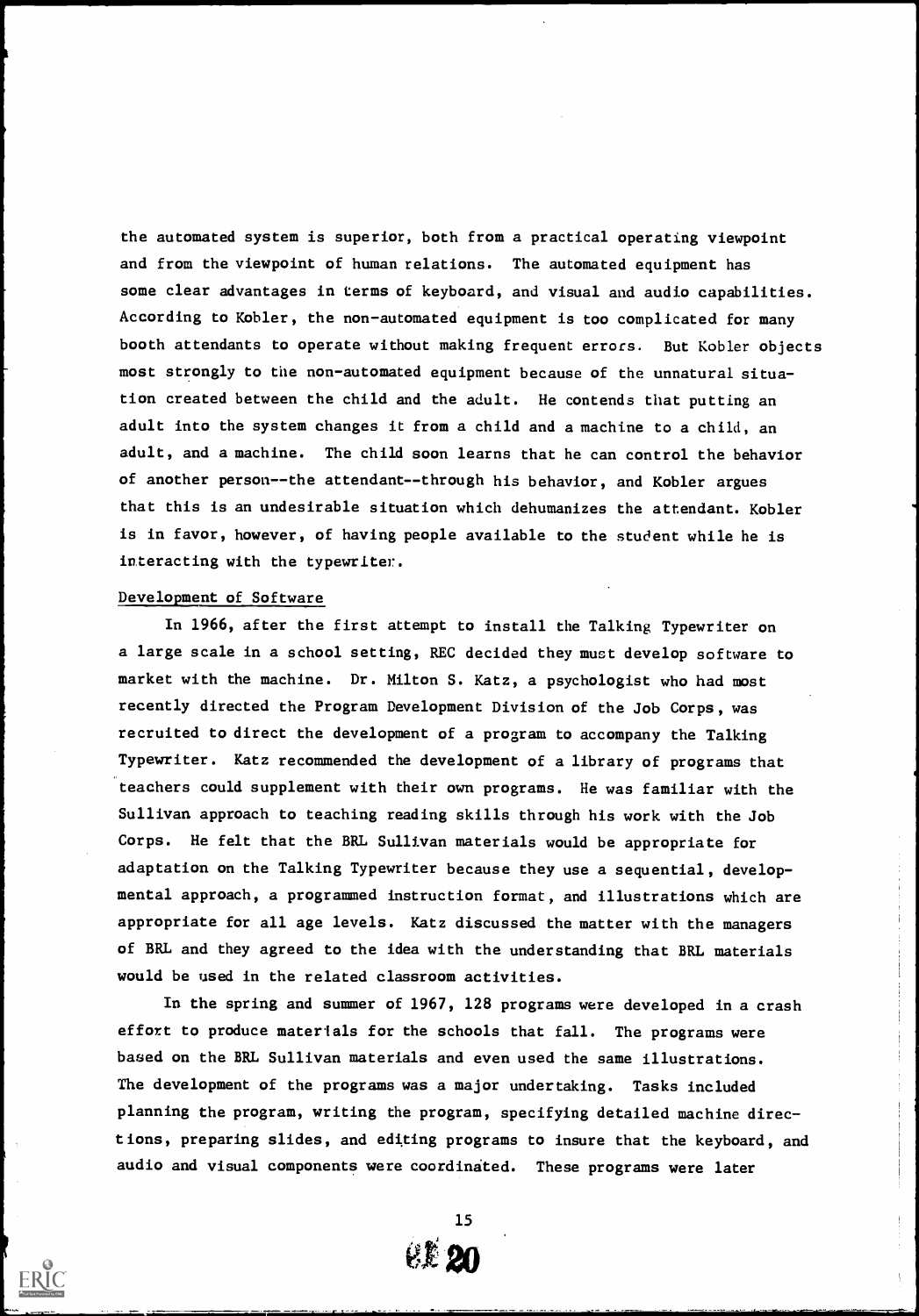revised and became part of a system which also includes testing procedures for assigning programs to students and related classroom activities which reinforced what the students learned in the programs.

The advantages of using the BRL Sullivan program with the typewriter rather than just in the programmed instruction book format are: (1) the addition of the audio component which is important in relating speech to reading and writing, and (2) the control the typewriter gives over a student's responses and which prevents the student from making and repeating errors. A disadvantage in using the Sullivan program is that it sometimes confuses students who are being taught to read using another reading approach in their regular classroom; however, this would be true of any reading program selected for use with the Talking Typewriter.

Several types of program generator models were developed to enable local center staffs to write more of their own programs. As noted above under Product Description, other series of programs for the typewriter were written, but only one was produced in finished card form--a driver's training program for teenagers and adults. Dr. Katz estimated that the cost of producing one net 20-minute program (or approximately one hour of instruction, including related activities and student response time) is approximately \$10,000 and that the cost of developing adequate software generally requires from 25-30% of the cost of developing the associated hardware.

Approximately three years (from mid-1968 to mid-1971) were required to develop programs which went beyond the original programs based on the BRL Sullivan materials and exploited the full capability of the Talking Typewriter. One project, consisting of 21 Talking Typewriters located in two centers in Minneapolis, Minnesota, played an important role in software development after the REC-BRL Sullivan programs became available. Unlike most centers, this one initially had financial resources available to develop, test, and revise an extensive series of programs, a phase of development which could not be undertaken by REC at that time due to the prohibitive cost. The project began using REC program generator models to develop programs, and also used the REC Basic Vocabulary and Comprehension Program.

16

!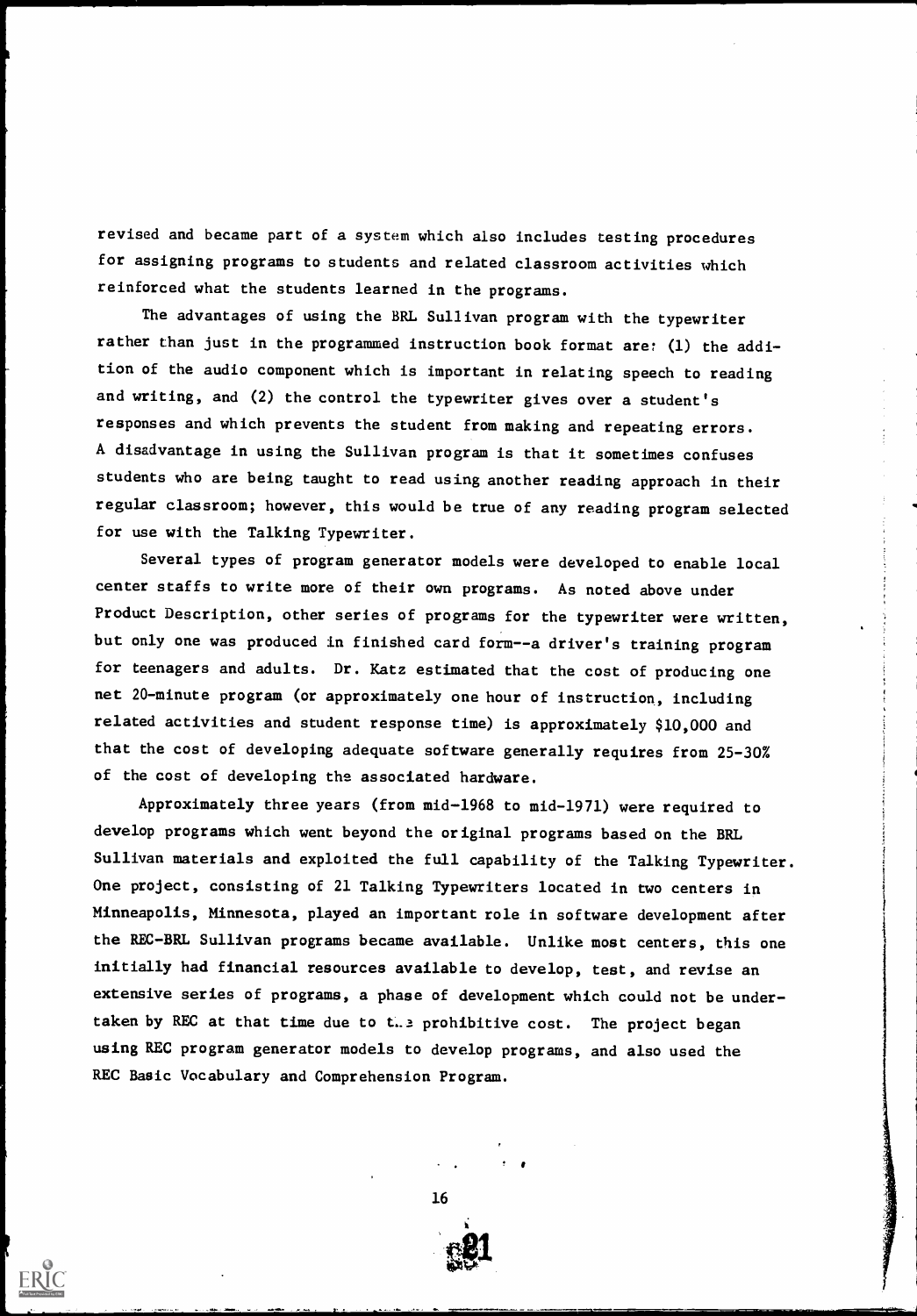#### Formative Evaluation

In developing the hardware of the Talking Typewriter, the best indicator was the reliability of the equipment--either it worked or it didn't work. Little feedback from users was considered in revising the software. The program development staff felt it would have been desirable to have records on students' responses, particularly incorrect responses, but this information was not obtained. Although the BRL Sullivan materials had gone through formative evaluation, this only slightly reduced the need for formative evaluation of the Sullivan materials used with the Talking Typewriter. Many questions pertaining to the effectiveness of the Sullivan program used with the typewriter and the importance of related activities were never fully explored. Moore's early research activities were the only activities that came close to those typically considered formative evaluation.

In a sense, Moore's research constituted a formative evaluation of the methodology of using a typewriter system. He used the first versions of the automated typewriter and provided feedback which influenced later development of the equipment. Moore has not reported any empirical data from any controlled experimental studies, but has described case studies on individual children which show remarkable student achievement. Moore explains his procedures this way:

Over the years we have made dozens of studies in the course of constructing new environments and checking them out. These "quick and dirty" experiments are very much like those to be found in ordinary engineering practice. . . . I believe it was A. N. Whitehead who suggested that a controlled experiment should be thought of as something like a cavalry charge--one does not charge often, and one does it only for the sake of capturing a vital point. The heart of daily laboratory operations is to get a "go-or-no-go" answer to a problem. If the answer is positive, then one moves on. (Moore, 1971, p. 76)

Other early research activities with the typewriter should also be discussed for, although they were not evaluations of REC's hardware and software package, they did testify to the potential of the typewriter and are an important part of its history. Dr. Lassar Gotkin, of the Institute for Developmental Studies at New York University School of Education, was an early user of the Talking Typewriter. He began to use it in 1964 as part of a research study on how children learned. Although his research findings were valuable, he did not use the full capacity of the machine or

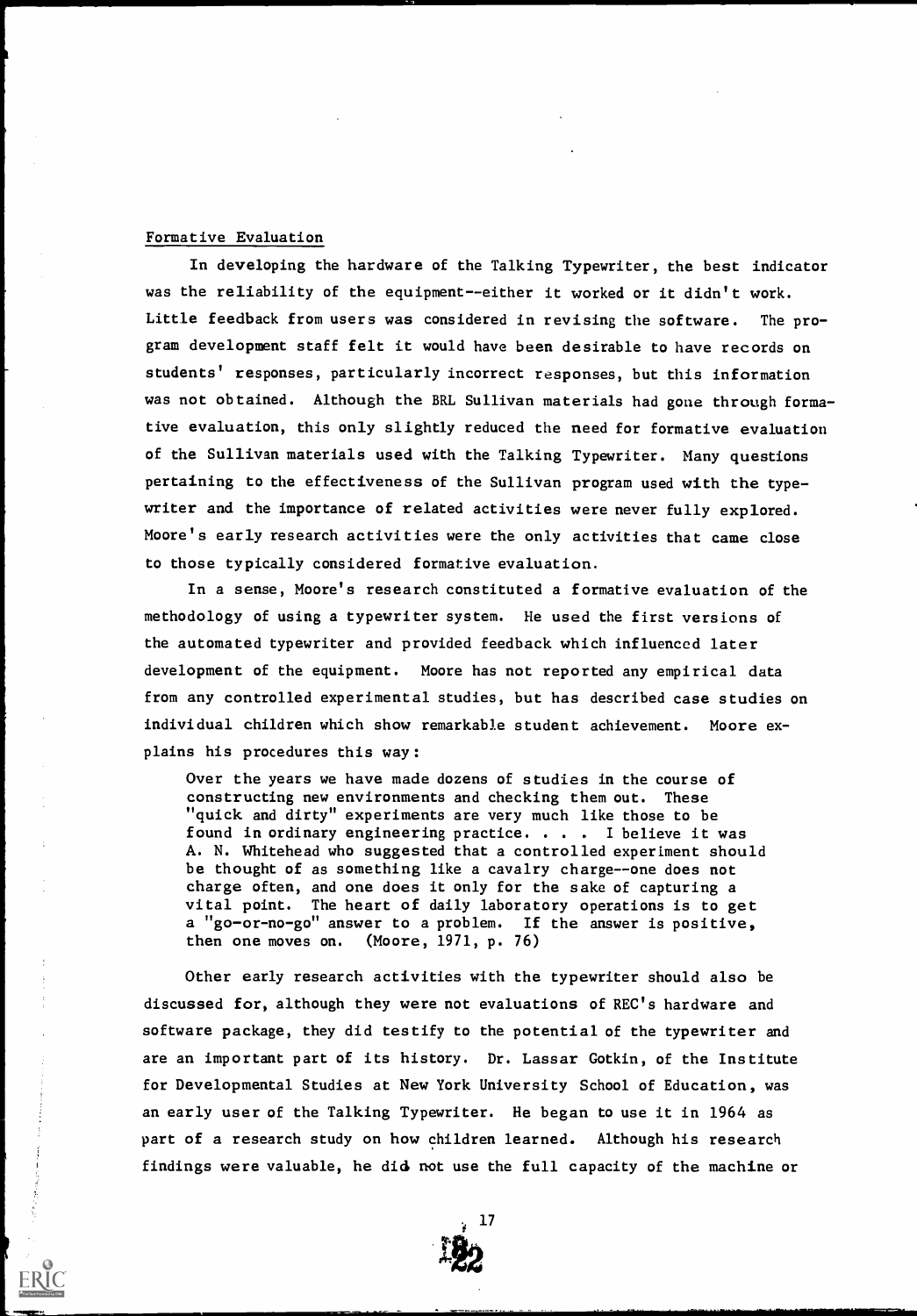evaluate it in terms of its effectiveness as a teaching device. Dr. Mary S. Goodwin and Dr. T. Campbell Goodwin, pediatricians, also began to use the typewriter in 1964 and explored its appropriateness with over 150 mentally, physically, and emotionally handicapped youngsters. The Goodwins did not run controlled studies but prepared case studies on children's progress. They found the typewriter to be a useful tool. Many of the children made substantial cognitive or emotional gains, and some showed unexpected improvements.

#### SUMMATIVE EVALUATION

Each center using the Talking Typewriter has been urged to conduct an evaluation in order to judge the effectiveness of their program, and numerous studies have been made. The results of these studies have varied, but generally they have reported that students make significant reading gains while they are using the Talking Typewriter. However, a major criticism of these studies must be made before a sample of them are discussed. A major problem in all the studies has been that the students were or had been exposed to other reading programs in their regular classrooms, and it was difficult to isolate the effects of the typewriter alone, or even of the REC system alone. Consequently, it was impossible to ascertain what the treatments were; in some cases what the control groups were doing is not clear either.

Results of some evaluation studies done by two of the larger centers will be discussed as examples of the type of evaluations which have been conducted. In 1966, a center with 20 Model III Talking Typewriters opened in Brooklyn, New York, with funding by the Office of Economic Opportunity. The center developed a large library of programs for the typewriter and also used REC prepared programs. A short study was conducted during the first six months of 1967 which showed that experimental kindergarten and first grade groups made more improvement in certain reading skills as measured by standardized tests than control groups. The first full year study was conducted in 1967-68. Results showed that first grade experimental classes performed significantly better on the Metropolitan Achievement Tests than control groups. Eighth and tenth grade experimental remedial readers also showed significant gains as compared to control groups in reading comprehension, but not in word knowledge, as measured by Metropolitan Achievement



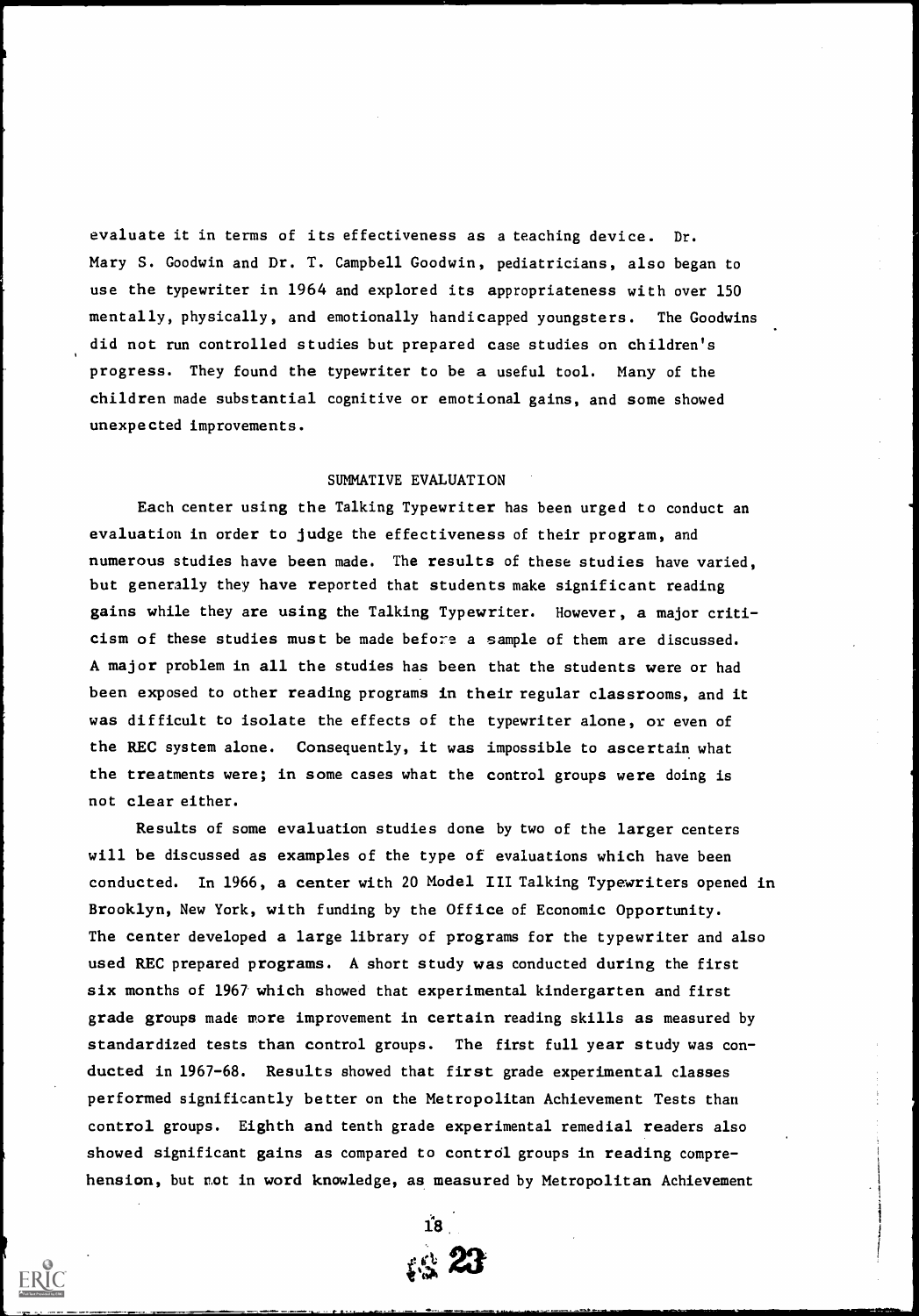Tests. There were no discernible differences found between the two groups of second grade students. A similar evaluation in 1968-69 also showed some significant differences favoring the experimental groups at the grades tested--kindergarten, first, eighth, and ninth grades. The results of these studies suggested that the Talking Typewriter was, as measured by some indices, an effective means of teaching reading; experimental groups showed gains significantly above those of control groups on some, but not all of the achievement measures which were used. This center felt that the typewriter did not provide an answer to all reading problems, but that it was one more instructional tool which was available. The center has used its evaluation results to more effectively allocate its resources by assigning students to the typewriter who are most likely to benefit from it (New York City Board of Education, 1968, 1969).

In 1970-71 an evaluation of the Talking Typewriter was conducted at the Minneapolis, Minnesota Center. Pre- and posttests were administered to 460 students whose average length of stay at the Basic Skill Centers was six months. Students made substantial gains in both reading comprehension and reading vocabulary. The average gain was between eight and nine months on both reading comprehension and vocabulary. About seven out of ten children in the program made gains of six months or more during this six month period. Almost half of the children made gains of one year (10 months in grade equivalent terms) or more during their six month period. The learning rate of students at the centers was better than expected for average children and substantially better than expected for those educationally disadvantaged children who were two to three years below grade level. These children probably were learning formerly at a rate of about three months over a six month period.

The effectiveness of the Talking Typewriter must also be weighed 'against its cost. The Edison Responsive Environment is such an expensive piece of equipment that people have looked to it as a panacea. Moore's films and reports of three-year-olds typing paragraphs from dictation (Moore, 1967) perhaps led people to expect such remarkable achievements from most students. It has been demonstrated that children can learn to read using the Talking Typewriter, even children who have not learned by other methods of instruction, but most students do not make spectacular gains beyond what they would

19

# 15 24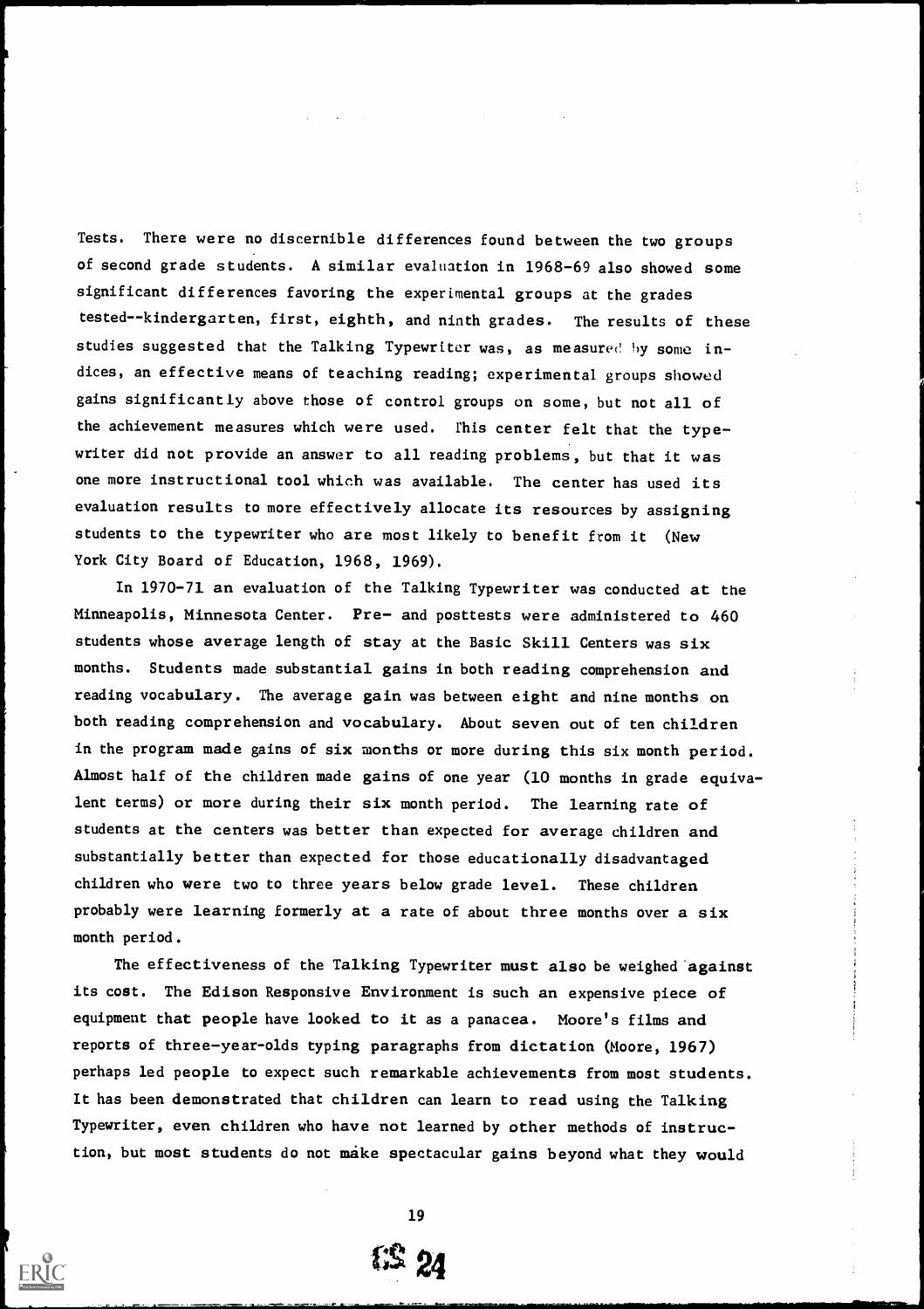make in a regular classroom. Centers have learned that the typewriter is a useful tool to teach certain skills to certain types of students. Normal children can he taught to read using the typewriter and usually faster than by other methods, but most centers do not feel that the gains justify the additional cost. However, the typewriter has proven its usefulness with remedial readers, severely disadvantaged students, and mentally and physically handicapped children at a cost comparable to alternative methods. Also the typewriter can be used to teach things other than basic reading skills, but most centers have found it most effective in this area, particularly in the relationship of written symbols to speech.

#### DIFFUSION

#### Agency Participation

The Responsive Environment Corporation was formed in 1963 as a marketing organization for the Thomas A. Edison Laboratory. At first the company was closely held by a few individuals, but now Prentice Hall controls 25% of the shares while 50% are widely held and traded. The Laboratory, a separate organization, is no longer a subsidiary of McGraw Edison Company; half of its shares are controlled by McGraw Edison and half by Prentice Hall. REC began to market the Talking Typewriter in 1964. Since then, they have begun to market other products, including two "desktop" educational devices, the Talking Page and the Voice Mirror, which were both developed at the Laboratory.

#### Diffusion Strategy

Because the Talking Typewriter requires a substantial investment, the support of top school administrators is necessary. REC sales representatives generally attempt to identify districts who have a need for a product such as the Talking Typewriter and then contact administrators at these locations to explain the typewriter's capabilities.

#### Actual Diffusion Efforts

In the mid-1960's, people were becoming aware of the potential value of applying information processing technology in the field of education. Many electronics companies were expanding in this area, including giants such as



e\_a .1t\_a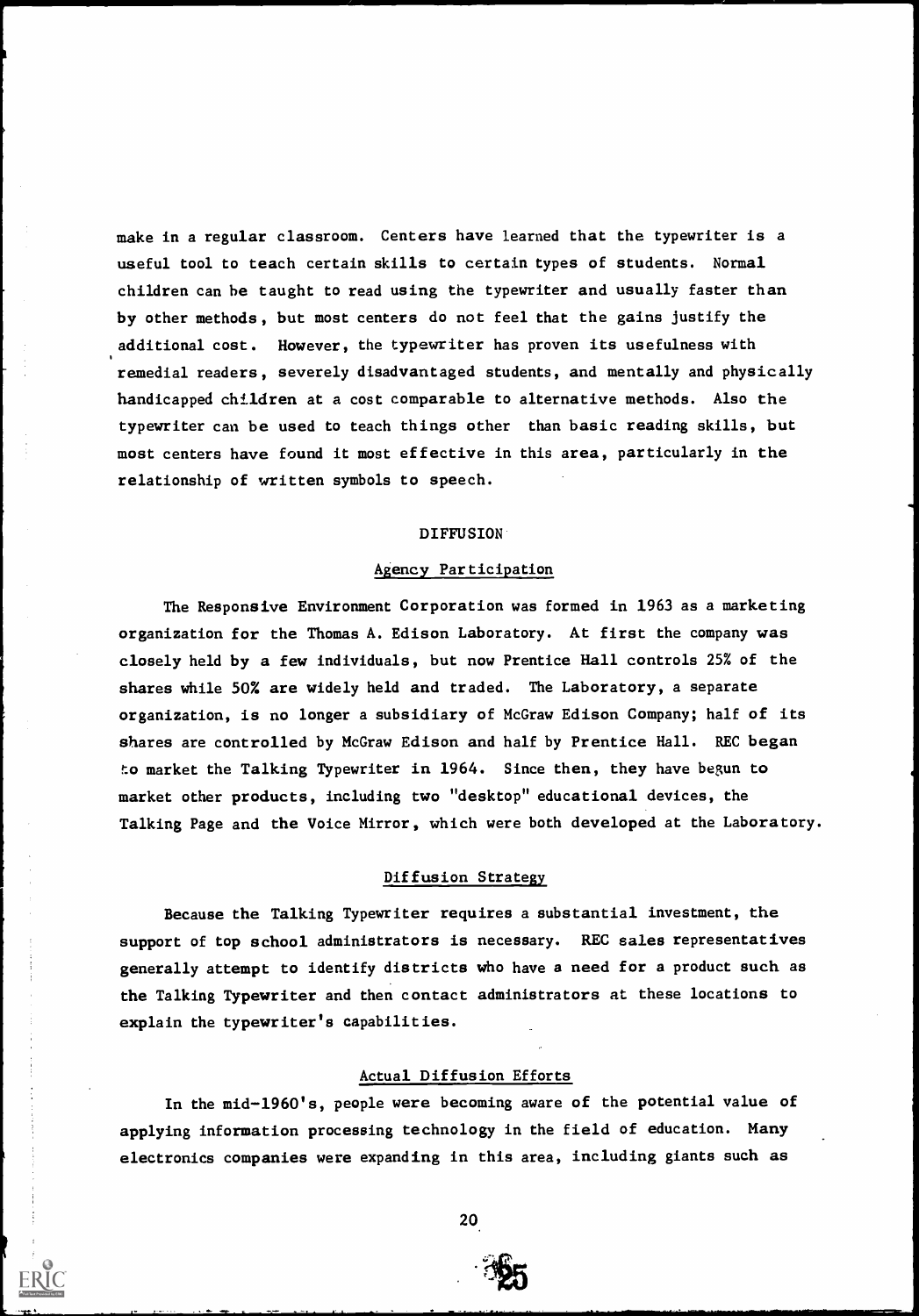IBM, General Electric, Xerox, and RCA. In addition, the Federal Elementary and Secondary Education Act of 1965 provided funds for schools to spend on programs they could not afford previously. Educational technology was viewed as a potential means of solving many of our educational problems, including the low quality of education in urban schools.

The Talking Typewriter, which became available in 1964, was one of the early applications of the computer in an educational device and attracted widespread attention. Over a hundred full length articles, papers, and reports appeared on the typewriter, and it was mentioned in hundreds more. Visitation procedures were an important part of each center because so many people wanted to see it in operation. A film on the typewriter was widely distributed, and it was demonstrated at conventions. In response to requests for information, REC sent out kits of materials explaining the Talking Typewriter.

Many people were enthusastic about the Talking Typewriter, but the decision to purchase or lease the equipment was a major one and schools were reluctant to commit the funds. In the face of a limited market, REC reduced the size of its sales force and focused on providing more services to help clients plan programs and obtain the necessary funds.

REC marketed the Talking Typewriter without software for the first few years. Five to ten typewriters were being used for specific purposes by educators in small centers during this period. When REC began to sell the machine to schools in large quantities, they discovered, as did many of the other companies who went into the field of educational technology, that the hardware required appropriate software to be effective and that development of software required a major effort. REC then developed software in order to provide a more comprehensive system for users.

 $\mathcal{H}_{\mathcal{O}_{\mathcal{A}}}$ 

#### Product Characteristics and Other Factors Affecting Diffusion

Cost of the Talking Typewriter has been the major deterrent to widespread use. Many schools felt they could not afford it, although considerable efforts were made to locate funding. The change in economic conditions aggravated this situation, as the affluence of the schools in the late 1960's changed to tight budgets and cutbacks in services.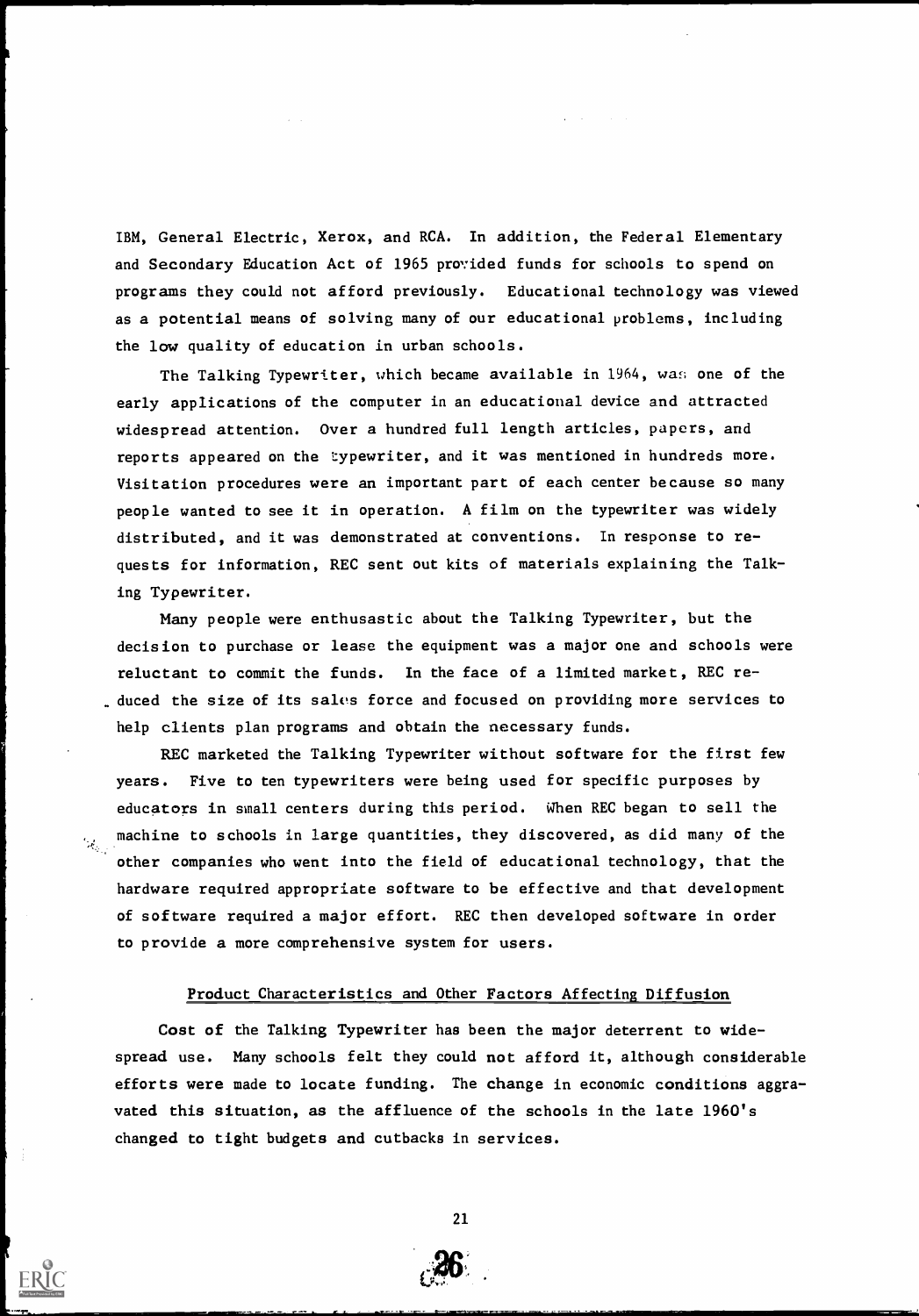When the typewriter was first introduced, there was resistance on the part of some who feared that children would be taught completely by machines, but they soon viewed the typewriter more realistically and saw it as an aid to teachers and not something to replace them. Some had unrealistic expectations of the typewriter, but adjusted these expectations when they learned more about the machine and its capabilities and limitations. And there were some who, because of their educational philosophy, objected to how the machine was used and even to using a machine at all. Others were not interested in change or in the type of innovation which the machine made possible. If the typewriter created interest and support through its novel approach, it also attracted critics.

The Talking Typewriter does have limitations as a piece of equipment. It was one of the early applications of computer technology to education and, although it is much more sophisticated than equipment generally used in schools, more complex systems of computerized instruction are now available. The Talking Typewriter is not designed to use a computer in a way to enable branching based on student responses. The developers pointed out that while branching within individual lessons is not possible on the Talking Typewriter, branching is certainly possible from one lesson to the next. They feel this is an important point, since by using diagnostic tests and frequent progress checks, it is possible to obtain instruction which is as highly individualized as an elaborately branched program, but at a considerably cheaper cost. Also, the keyboard of the machine has established a format which makes it most appropriate for teaching reading skills. Although some people have suggested using it in other subject areas, this has not been done.

#### ADOPTION

#### Extent of Product Use

There were approximately 150 Talking Typewriters being used in 50 locations across the United States and in Israel in 1971. Most centers have one to three typewriters, but up to 20 are being used in one center. The number of students served at each center varies greatly according to their procedures, and no figures are available on the total number of students involved. The number of users jumped to about 50 in 1966; since then, the increase in the number of users has been rather modest. About one-third of the typewriters are used

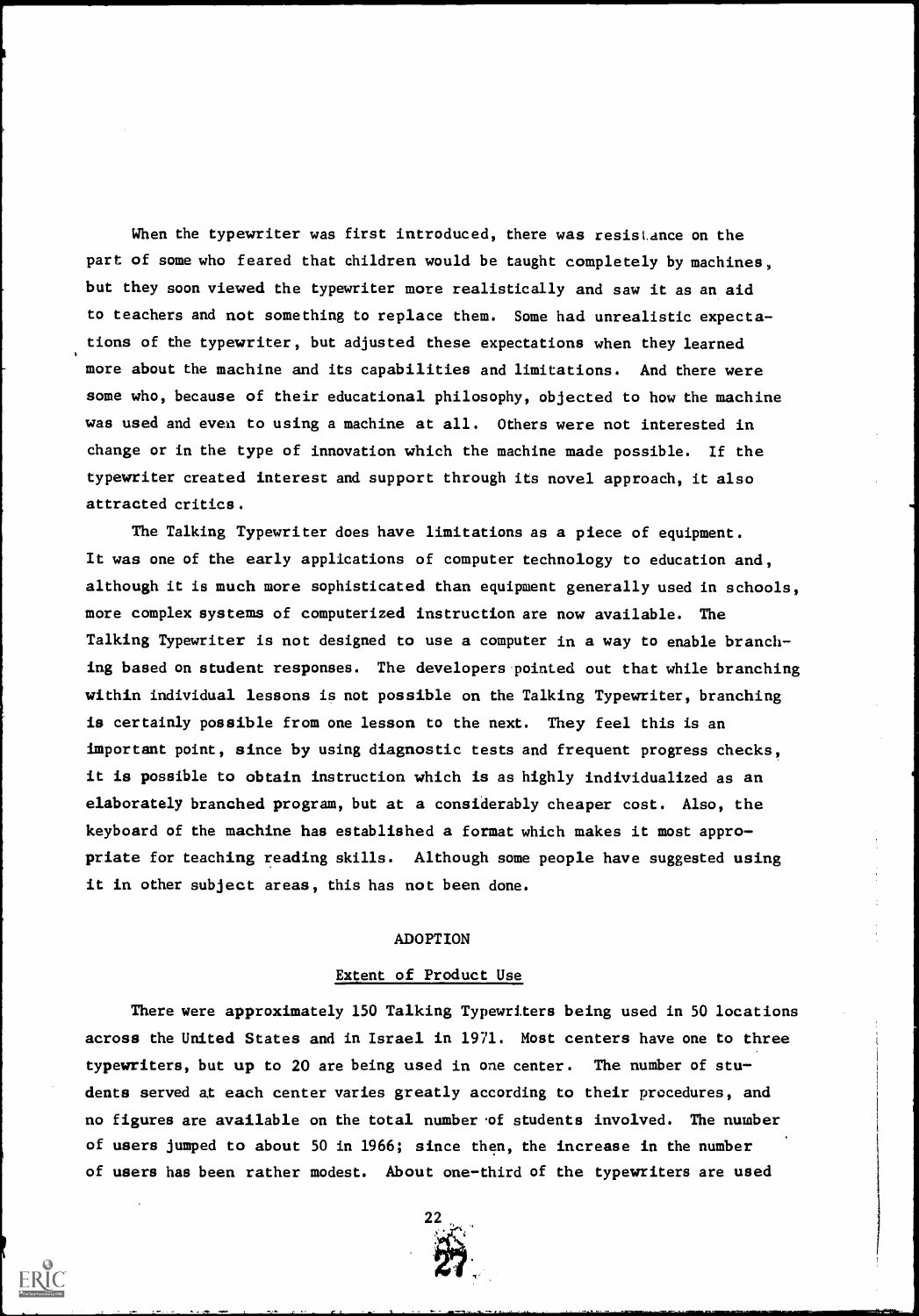with exceptional children, others are used with students who are encountering reading difficulties or are severely disadvantaged, and some are used primarily with adults. A few of the users have discontinued using the typewriter, but this was generally due to lack of funds rather than failure to obtain positive results.

# Installation Procedures

REC has two full-time consultants who assist in planning the centers, train center personnel, suggest instructional procedures, and provide continuing services as required. The operation of each center varies according to their needs. Some centers are located in institutions and only have a few typewriters; some inner-city programs have up to 20 typewriters in one location, while other large projects have divided their typewriters among several centers to reduce transportation problems. The schedules of the centers also vary. Some are only open during the day, while others operate evenings, too. Some use the typewriter with several different target populations, while others just work with one. Some have students come to a center for a set period of time, while others have students work with the typewriter until a certain level of attainment is reached.

Special arrangements must be made for the centers. Each center requires an air-conditioned room for the typewriter booths as well as space and furniture for related classroom activities. At least one teacher is needed for each classroom, and one paraprofessional is needed for every two booths. Large centers also require a center director to handle administrative affairs. Operation of the Talking Typewriter is uncomplicated, and REC consultants provide the training which is needed. It takes just a few days to train attendants to operate the equipment and to encode programs for the typewriter. It also takes just a few days to train staff in the basic techniques of developing programs for the typewriter since they can be written in English; however, it takes a few weeks of practice to develop skill in programming. Consultants also train teachers in how to use the BRL Sullivan programs and related classroom activities. Service representatives from Thomas A. Edison Laboratory service the machines and repair them when necessary.

Center staff are encouraged to keep administrators and community groups informed of the center's activities, since their support is important for the

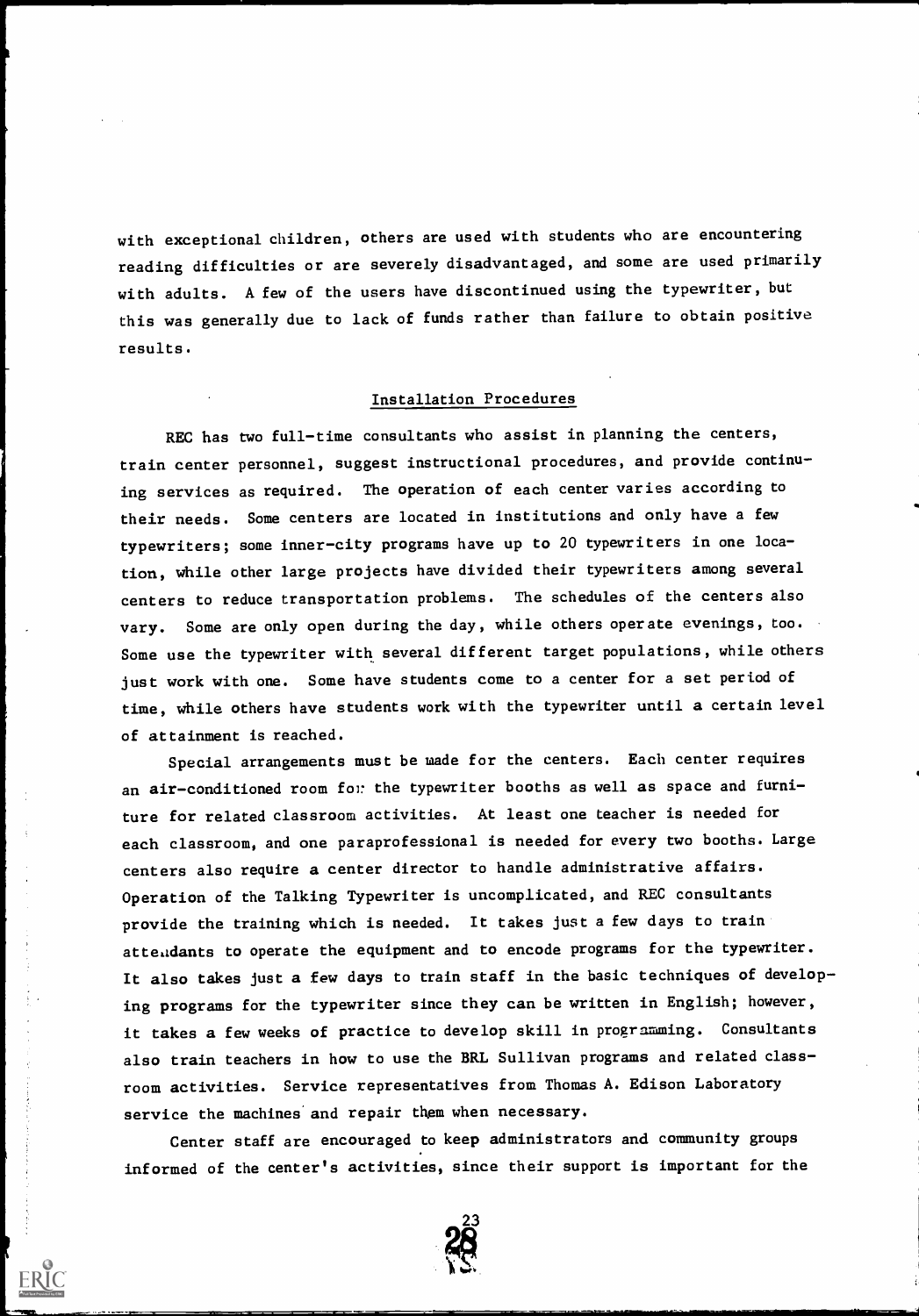continuation of the program. Procedures are established for handling visitors so they can observe the operations of the center without disturbing the students. Some type of evaluation study is also recommended for each center to provide them with a basis for evaluating their program.

#### FUTURE OF THE PRODUCT

The Talking Typewriter represented a step in the field of educational technology. Evaluation results suggest it can be an effective teaching device. However, with the current financial crisis faced by schools across the country and the lack of funds for special programs, a large increase in users would not seem likely in the near future. However, REC is, in fact, anticipating a considerable increase in users, despite cutbacks in school funding. Negotiations are underway to establish a series of private reading clinics, such as the one now in operation in El Cajon, California. These centers will use the Talking Typewriter, Talking Page, Voice Mirror, as well as tutors, to provide highly individualized instruction. Centers will be supported through charging fees to clients. Despite the costs involved, REC has ascertained that this can be a profitable operation with efficient administration. Furthermore, it will meet a need which has been voiced by large numbers of individuals who have wanted to obtain such instruction for themselves and their children, but have not had access to Talking Typewriters in their local school systems.

An important point which can be drawn from this report is that private corporations have a very difficult time supporting the huge investment required to develop a well formulated and tested innovative educational product which deviates from a printed matter format. Such products are usually not profitable, even with substantial sales, and it may require some form of government support to provide an incentive for continued development in this field.

REC now has a division of "desktop technology" which is marketing the Talking Page and the Voice Mirror. The Talking Page, particularly, reflects the philosophy behind the Talking Typewriter. It is a small, current- or battery-operated audiovisual unit which is accompanied by a record that slips inside the machine and an illustrated booklet that is placed on top of the machine. The student listens to audio messages while following correlated visual messages in the booklet. What makes the product unique is that the student can control the message he hears by means of a simple lever. He can

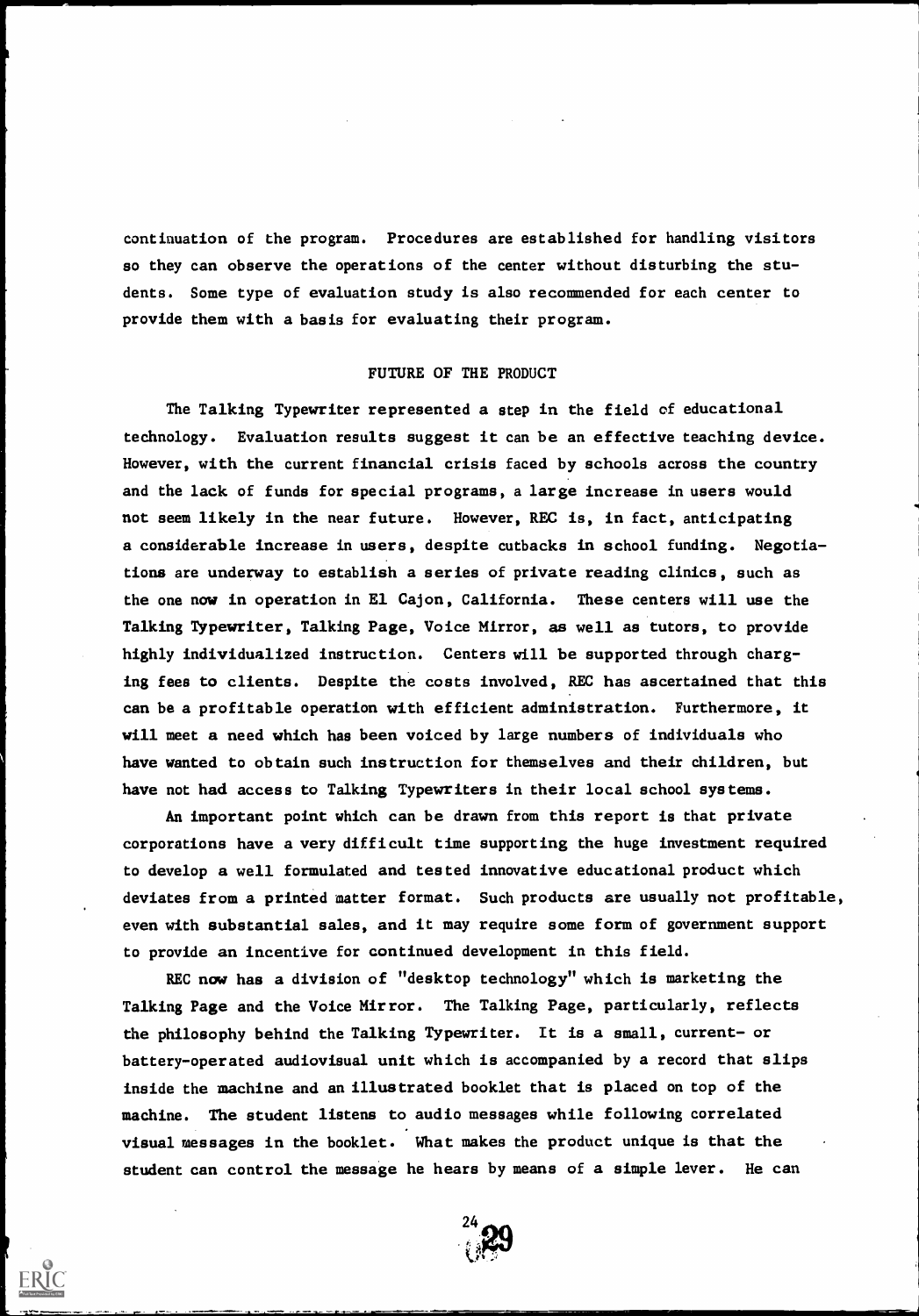repeat certain messages, review earlier material, or skip over material. Of course, this device is much simpler than the Talking Typewriter, and it has no control over student responses; however, it is similar in that the student can explore the material in different ways, progress at his own pace, and can control the information he receives. Materials for the Talking Page include programs in auditory and visual discrimination, phonics skills, language arts, and basic vocabulary and comprehension for elementary age children, and a low-literacy pre-vocational education program for teenagers and adults. The Talking Page is an example of a new way technology can be applied to educational problems and how families of products can be developed based on one approach.

#### CRITICAL DECISIONS

The following events are a good approximation of crucial decisions made in the fourteen-year history of the Talking Typewriter. For each decision point, the following types of information were considered: the decision that had to be made, the alternatives available, the alternative chosen, the forces leading up to choosing a particular alternative, and the consequences resulting from choosing an alternative.

Although an attempt has been made to present the critical decisions or turning points in chronological order, it must be clearly pointed out that these decisions were not usually made at one point in time, nor did they necessarily lead to the next. decision presented in the sequence. Many of the critical decisions led to consequences that affected all subsequent decision making processes in some important way.

## Decision 1: (Decision by Moore) To Develop.a Methodology Using a Typewriter System

The first major decision in the history of the Edison Responsive Environment was the decision of Omar Khayyam Moore around 1958 to use an electric typewriter as a tool in his research on human problem solving. As he used the typewriter with young children, he developed his theoretical notions on the responsive autotelic environment and began to evolve a system for structuring such an environment centered around a typewriter.

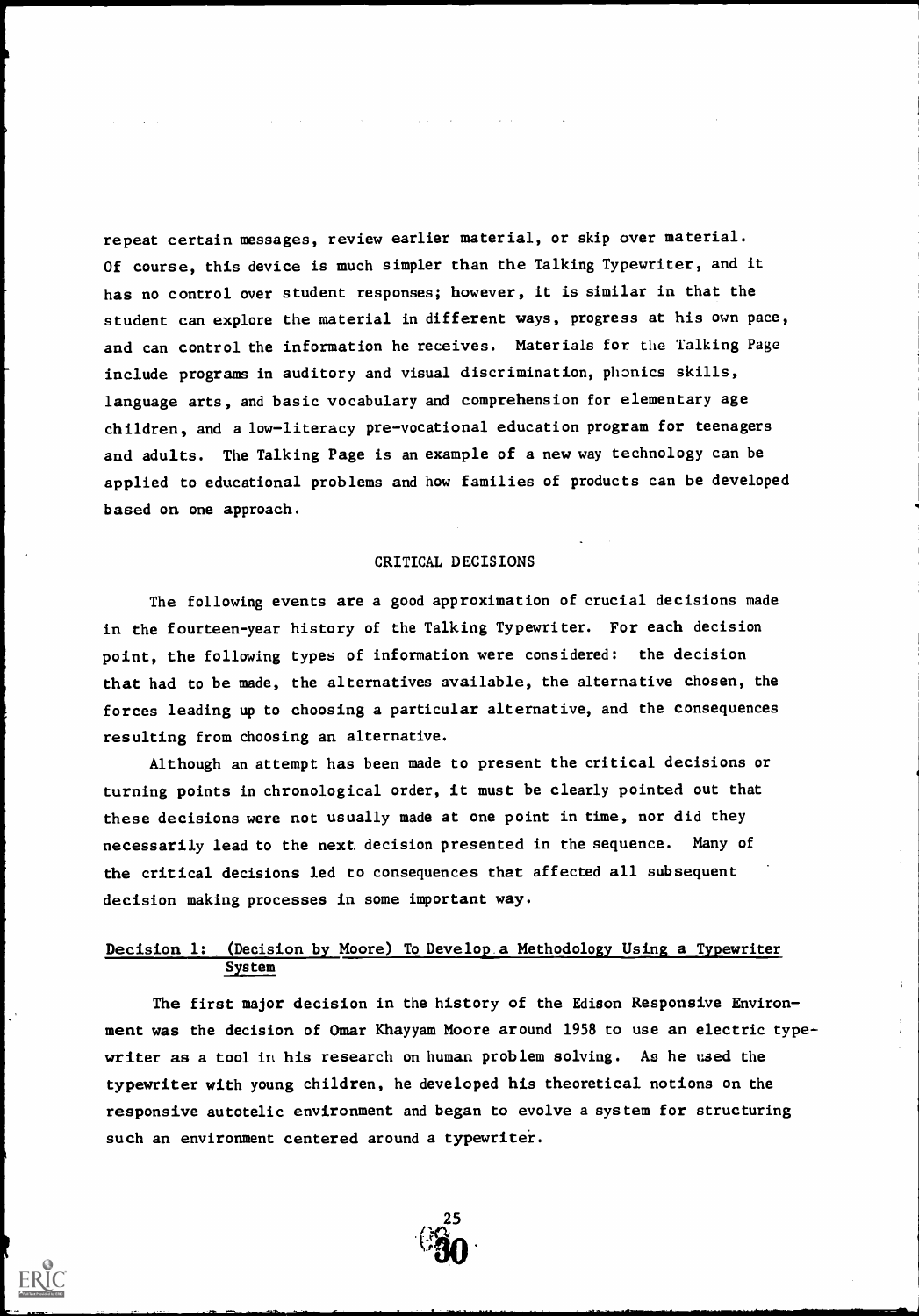# Decision 2: To Automate Moore's Typewriter System

Moore's film and speeches had publicized his work and in 1959 Richard Kobler of the Thomas A. Edison Laboratory, then a subsidiary of McGraw Edison, contacted Moore. Moore and Kobler decided to collaborate on the automation of .the system developed by Moore with a typewriter. Top management of the Laboratory and McGraw Edison Company agreed to provide company support for this venture into the field of educational technology, and the work began. Kobler directed the development of the automated typewriter and contributed the technology, while Moore provided advice on the methodological implications. Of course, many decisions were made on how the system should be automated and modified as it was being developed.

#### Decision 3: To Create REC to Market the Typewriter

The Thomas A. Edison Laboratory was a research company, and the decision was made in 1963 to form a separate corporation, the Responsive Environment Corporation, to market its products. Investors were willing to contribute to such an arrangement, and the company was incorporated. As a result, a sales force was developed and concentrated on promoting the automated version of the Talking Typewriter.

#### Decision 4: Decision to Develop a Software System

When REC began to sell the automated typewriter to schools in 1966, they found that the staffs in most schools did not have the time or resources to write separate typewriter programs for each student as Moore and other researchers who had used the equipment had done. REC wanted to develop a set of typewriter programs, the software, as quickly as possible, so they adapted an existing basic reading program, the Behavioral Research Laboratory's Sullivan program, for use with the typewriter. A set of 128 programs were developed by the fall of 1967; these were later revised and expanded into a comprehensive system of instruction for reading. If this decision had not been made, the Talking Typewriter would be in fewer schools today.

26

 $\mathbb{R}^331$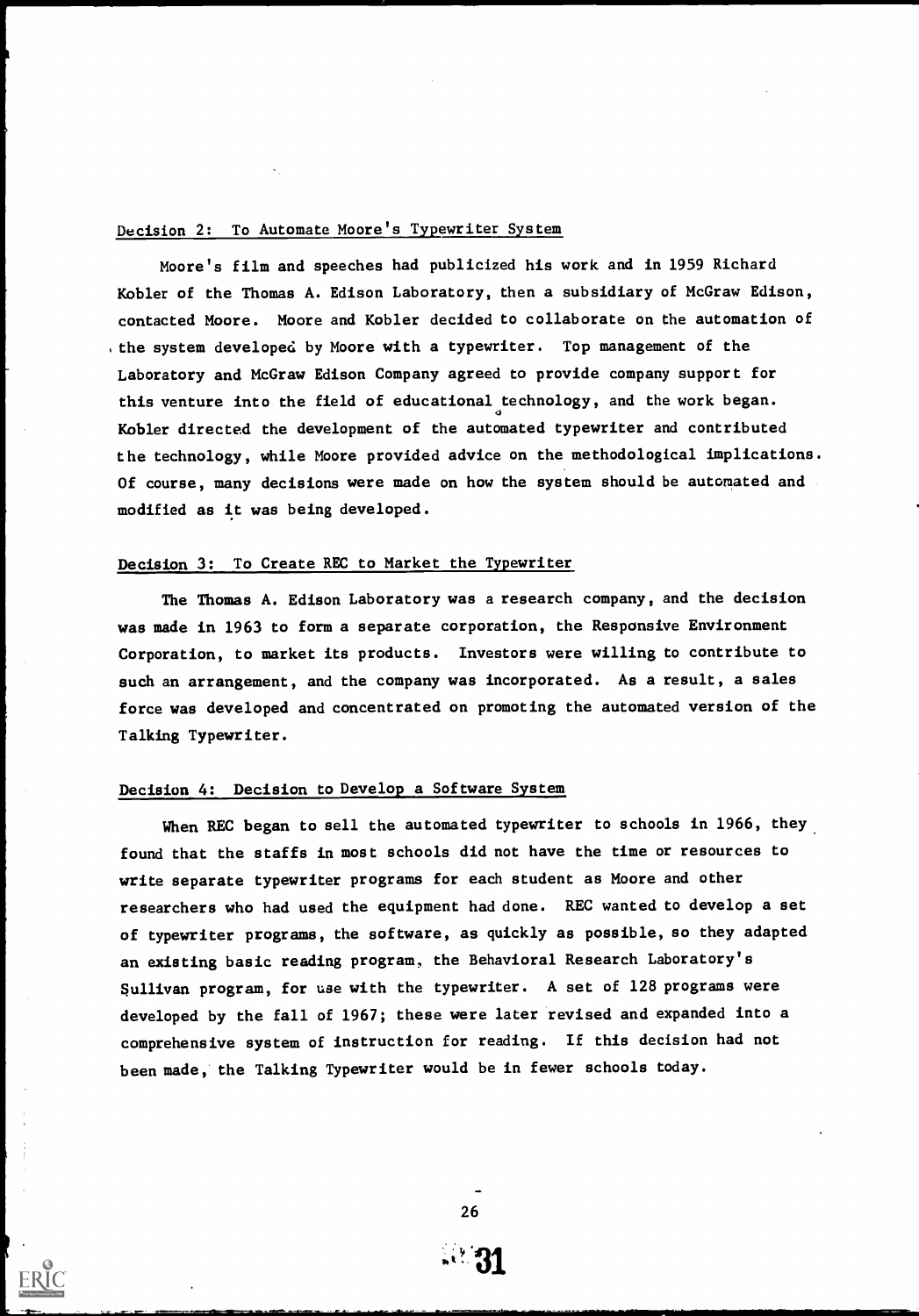#### REFERENCES

- Kobler, R, Automated and non-automated responsive environment learning systems. Letter dated June 6, 1967.
- Moore, 0, K. Autotelic responsive environments and exceptional children. In O. J. Harvey (Ed.), Experience, structure, and adaptability. New York: Springer Publishing Co., 1966. Pp. 169-216.
- Moore, O. K. On responsive environment. Paper presented at the Abington Conference on New Directions in Individualized Learning, April 1967.
- Moore, O. K. The clarifying envionments program. Educational Technology, February 1971. Pp. 73-77.
- New York City Board of Education. Responsive environment program, Brooklyn, N.Y., the first full year of operation. September 1968.
- New York City Board of Education. Responsive environment program, Brooklyn, N.Y., 1968-1969. August 1969.
- Pines, M. The talking typewriter. Revolution in learning. The years from birth to six. New York: Harper and Row, 1966. Pp. 73-102.
- Responsive Environments Corporation, Bibliography of materials published about the Edison Responsive Environment Learning System, the Talking Typewriter, undated, and ERE Bibliography Supplement, January 1971. Englewood Cliffs, N.J.: REC.
- Responsive Environments Corporation. The talking typewriter. A computer based system design for basic reading skills. Undated brochure. Englewood Cliffs, N.J. REC.
- Responsive Environments Corporation. The talking typewriter in the field- applications and results. Englewood Cliffs, N.J.: REC, January 1969.
- Responsive Environments Corporation. To start a responsive environment system. Englewood Cliffs, N.J.: REC, December 1968.

27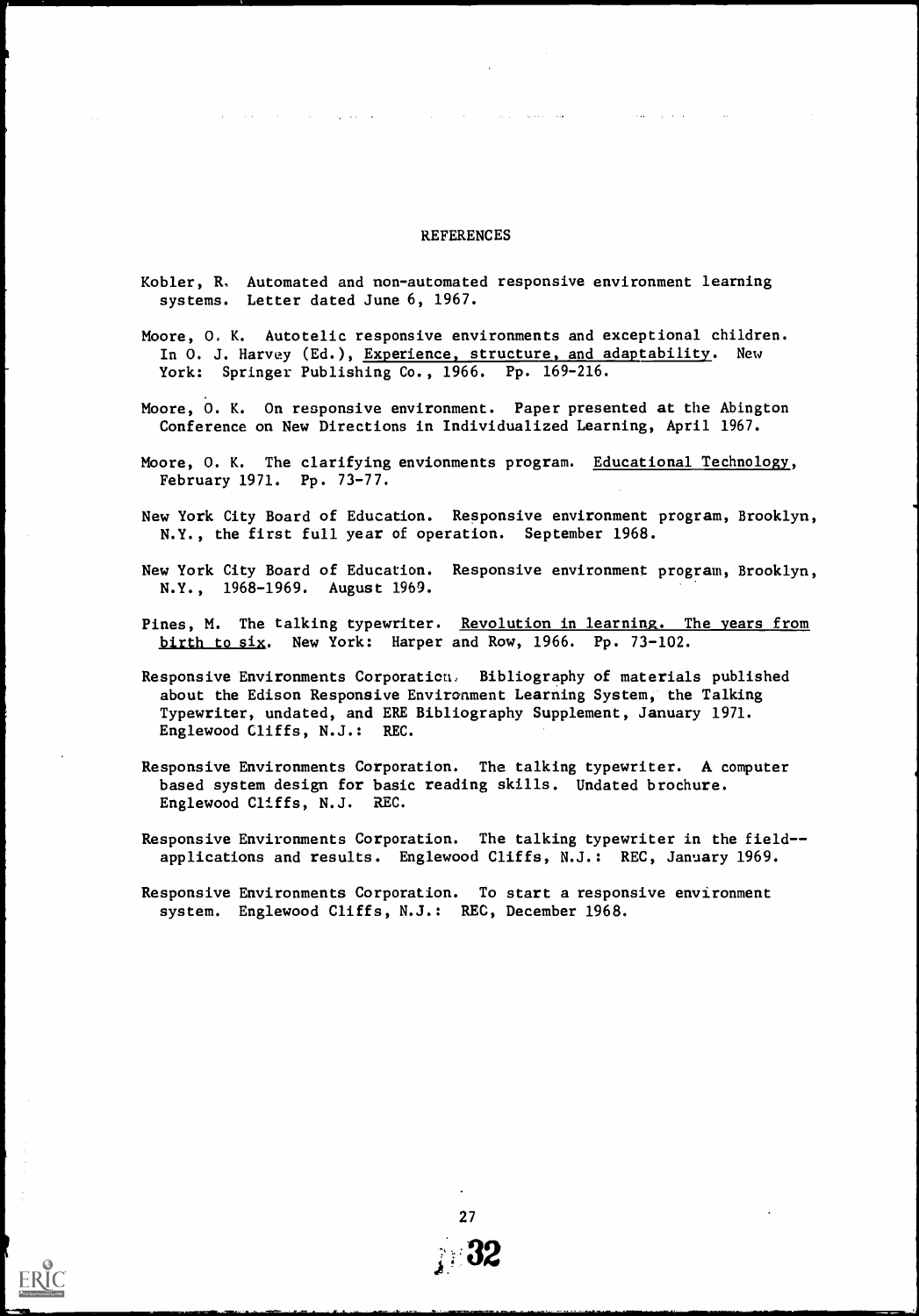#### APPENDIX A.

#### LIST OF PRODUCTS AND DEVELOPERS

The following is a list of products for which Product Development Reports have been prepared.

Arithmetic Proficiency Training Program (APTP) Developer: Science Research Associates, Inc.

The Creative Learning Group Drug Education Program Developer: The Creative Learning Group Cambridge, Massachusetts

The Cluster Concept Program Developer: The University of Maryland, Industrial Education Department

Developmental Economic Education Program (DEEP) Developer: Joint Council on Economic Education

Distar Instructional System Developer: Siegfried Engelmann & Associates

Facilitating Inquiry in the Classroom Developer: Northwest Regional Educational Laboratory

First Year Communication Skills Program Developer: Southwest Regional Laboratory for Educational Research & Development

The Frostig Program for Perceptual-Motor Development Developer: The Marianne Frostig Center of Educational Therapy

.Hawaii English Program Developer: The Hawaii State Department of Education and The University of Hawaii

Holt Social Studies Curriculum Developer: Carnegie Social Studies Curriculum Development Center, Carnegie-Mellon University

Individually Prescribed Instruction--Mathematics (IPI--Math) Developer: Learning Research and Development Center, University of Pittsburgh

Intermediate Science Curriculum Study Developer: The Florida State University, Intermediate Science Curticulum Study Project

MATCH--Materials and Activities for Teachers and Children Developer: The Children's Museum Boston, Massachusetts

28..

 $\frac{1}{2}$ 

不能发生 医身体障碍 化十六烷 计交换信号 计分布式 计分级存储 医海绵 医眼腺神经 医卵巢体上小